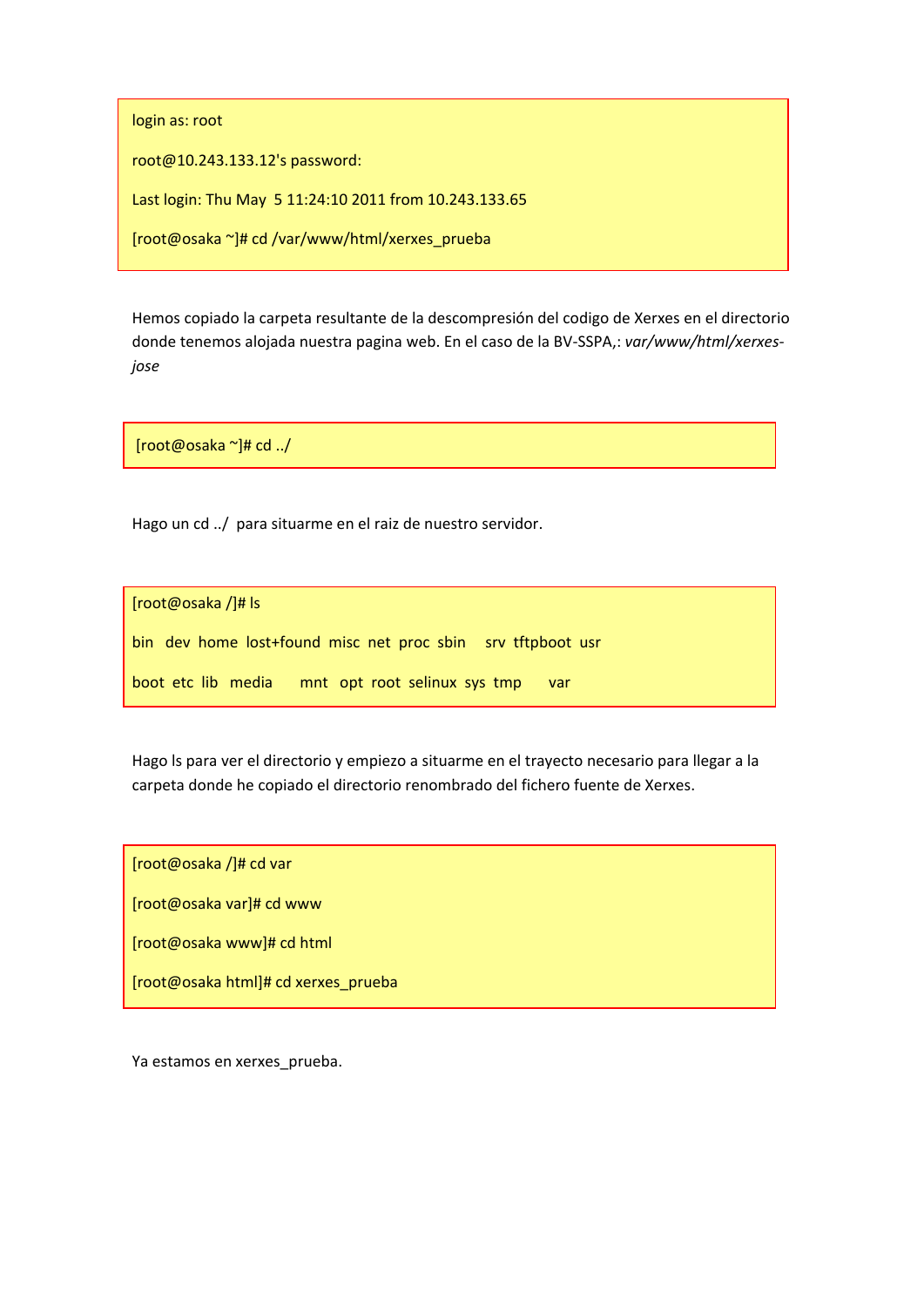[root@osaka xerxes\_prueba]# ls CHANGES.txt commands demo INSTALL.txt lib LICENSE.txt sql tests [root@osaka xerxes\_prueba]# cd sql [root@osaka sql]# ls mssql mysql [root@osaka sql]# cd mysql

Lo primero que vamos a hacer es dar el nombre a las base de datos de xerxes, para luego inicializarlas. Para ello tenemos que llegar hasta el directorio mysql, que es lo que hemos hecho hasta este punto.

[root@osaka mysql]# ls

create‐kb.sql create‐serv.sql migrate web‐user.sql

Hago un **ls** para ver el contenido de ficheros de la carpeta mysql.

Acá hay dos ficheros que tenemos que modificar:

- ‐ create‐kb.sql
- ‐ create‐serv.sql

[root@osaka mysql]# vim create‐kb.sql

Hago un **vim** para editar el contenido del fichero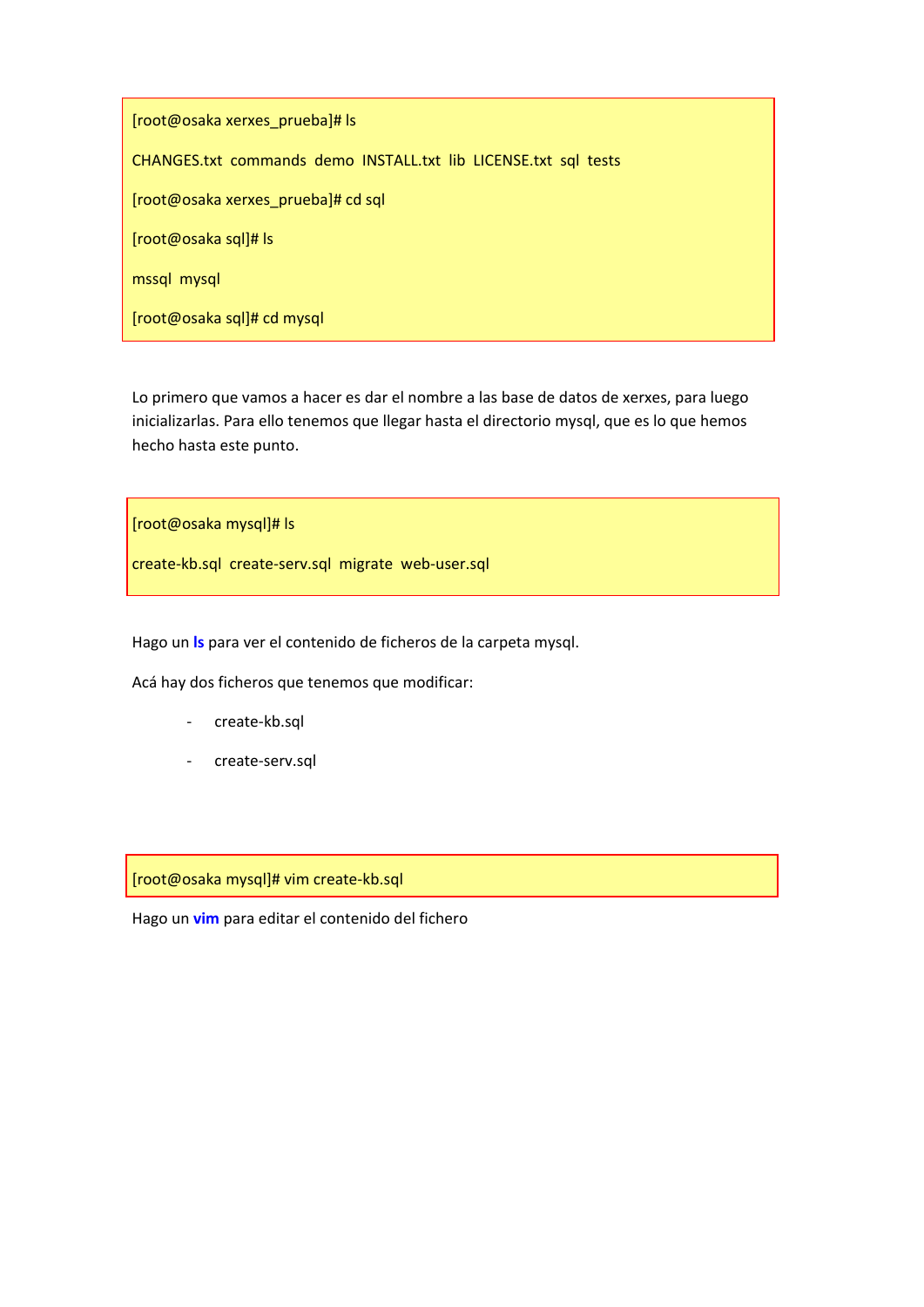| # author: David Walker<br># copyright: 2009 California State University<br># package: Xerxes<br># link: http://xerxes.calstate.edu<br># license: http://www.gnu.org/licenses/<br>utf8_bin; USE xerxes_prueba;                                                                                                                                                                                                                                                                                                                                          | # version: \$Id: create-kb.sql 1612 2011-01-11 17:22:13Z dwalker@calstate.edu \$<br>CREATE DATABASE IF NOT EXISTS xerxes_prueba DEFAULT CHARACTER SET utf8 COLLATE |                                                                                            |  |  |  |  |  |
|--------------------------------------------------------------------------------------------------------------------------------------------------------------------------------------------------------------------------------------------------------------------------------------------------------------------------------------------------------------------------------------------------------------------------------------------------------------------------------------------------------------------------------------------------------|--------------------------------------------------------------------------------------------------------------------------------------------------------------------|--------------------------------------------------------------------------------------------|--|--|--|--|--|
| SET storage_engine = INNODB;                                                                                                                                                                                                                                                                                                                                                                                                                                                                                                                           | DROP TABLE IF EXISTS xerxes_database_alternate_publishers;                                                                                                         | Cambiamos los nombres de la base<br>de datos. En nuestro caso se trata de<br>xerxes_prueba |  |  |  |  |  |
| DROP TABLE IF EXISTS xerxes database alternate titles;<br>DROP TABLE IF EXISTS xerxes_database_keywords;<br>DROP TABLE IF EXISTS xerxes_database_group_restrictions;<br>DROP TABLE IF EXISTS xerxes_database_languages;<br>DROP TABLE IF EXISTS xerxes_database_notes;<br>DROP TABLE IF EXISTS xerxes databases search;<br>DROP TABLE IF EXISTS xerxes_subcategory_databases;<br>DROP TABLE IF EXISTS xerxes_subcategories;<br>DROP TABLE IF EXISTS xerxes_databases;<br>DROP TABLE IF EXISTS xerxes_categories;<br>DROP TABLE IF EXISTS xerxes_types; |                                                                                                                                                                    |                                                                                            |  |  |  |  |  |
| <b>CREATE TABLE xerxes_databases(</b>                                                                                                                                                                                                                                                                                                                                                                                                                                                                                                                  |                                                                                                                                                                    |                                                                                            |  |  |  |  |  |
| metalib id<br>title_display<br>type<br>data<br>PRIMARY KEY (metalib_id)<br>);                                                                                                                                                                                                                                                                                                                                                                                                                                                                          | VARCHAR(10),<br>VARCHAR(100),<br>VARCHAR(50),<br>MEDIUMTEXT,                                                                                                       |                                                                                            |  |  |  |  |  |
|                                                                                                                                                                                                                                                                                                                                                                                                                                                                                                                                                        |                                                                                                                                                                    |                                                                                            |  |  |  |  |  |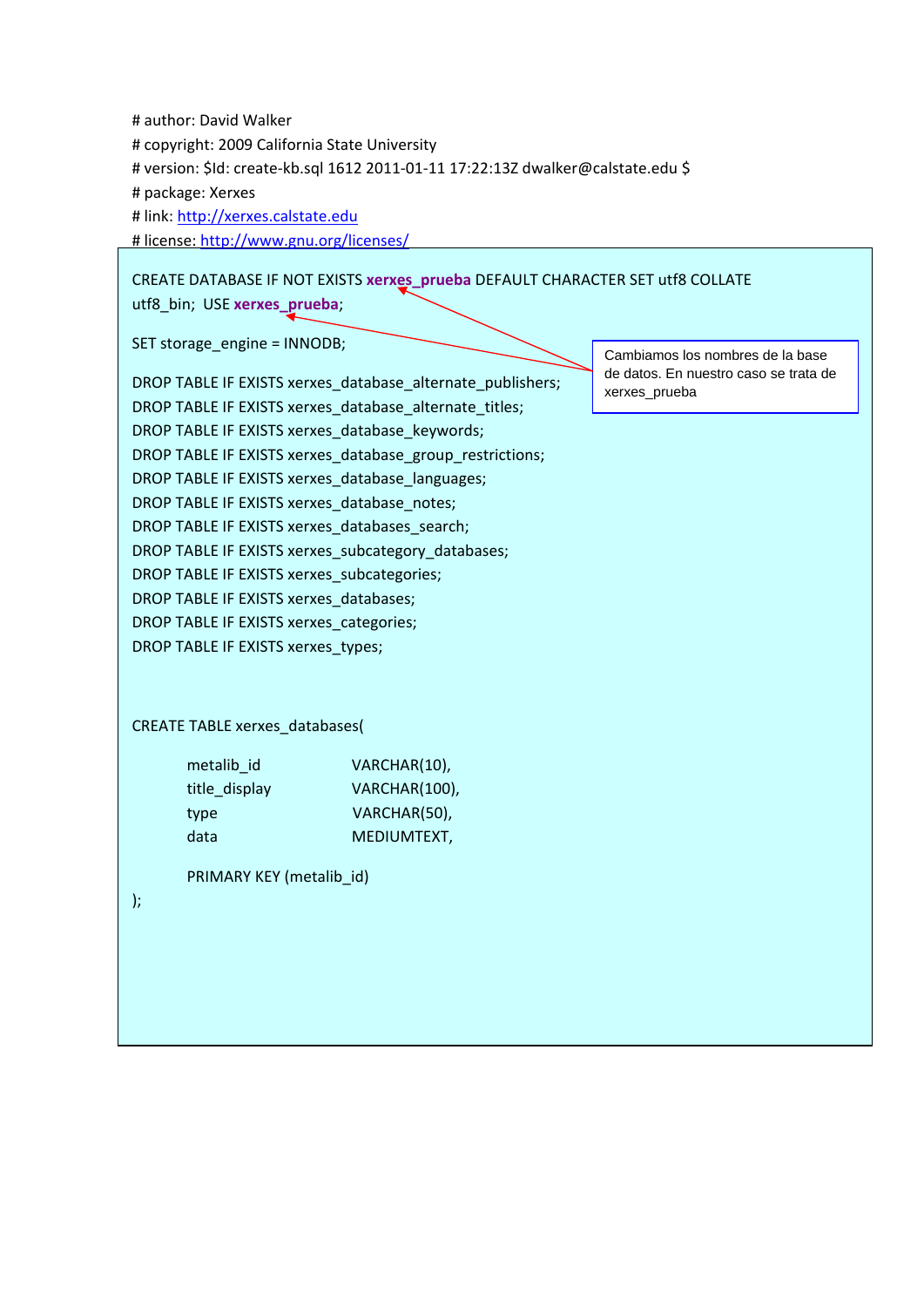```
CREATE TABLE xerxes_databases_search (
          database id VARCHAR(10),
          field VARCHAR(50),
          term VARCHAR(50),
          FOREIGN KEY (database_id) REFERENCES xerxes_databases(metalib_id) ON DELETE CASCADE             
);
CREATE INDEX xerxes_databases_search_field_idx ON xerxes_databases_search(field);  
CREATE INDEX xerxes_databases_search_term_idx ON xerxes_databases_search(term);
CREATE TABLE xerxes_categories(                                                                                                        
          id MEDIUMINT NOT NULL AUTO_INCREMENT,
          name VARCHAR(255),
          old VARCHAR(255),
          normalized VARCHAR(255),
          lang VARCHAR(5),
          PRIMARY KEY (id)                                                                                                                           
);
CREATE TABLE xerxes_subcategories(                                                                                            
          metalib id VARCHAR(20),
          name VARCHAR(255),
          sequence MEDIUMINT NOT NULL,
          category_id MEDIUMINT NOT NULL,
          PRIMARY KEY (metalib_id),                                                                                               
          FOREIGN KEY (category_id) REFERENCES xerxes_categories(id) ON DELETE CASCADE
);
CREATE TABLE xerxes_subcategory_databases(                                                                    
          database_id VARCHAR(10),
          subcategory_id VARCHAR(20),                                                                                     
          sequence   MEDIUMINT,
FOREIGN KEY (database_id) REFERENCES xerxes_databases(metalib_id) ON DELETE CASCADE,
FOREIGN KEY (subcategory_id) REFERENCES xerxes_subcategories(metalib_id) ON DELETE  CASCADE );
CREATE TABLE xerxes_types(                                                                                                                   
          id MEDIUMINT NOT NULL AUTO INCREMENT,
          name VARCHAR(255),
          normalized VARCHAR(255),
          PRIMARY KEY (id)                                                                                                                                  
);
```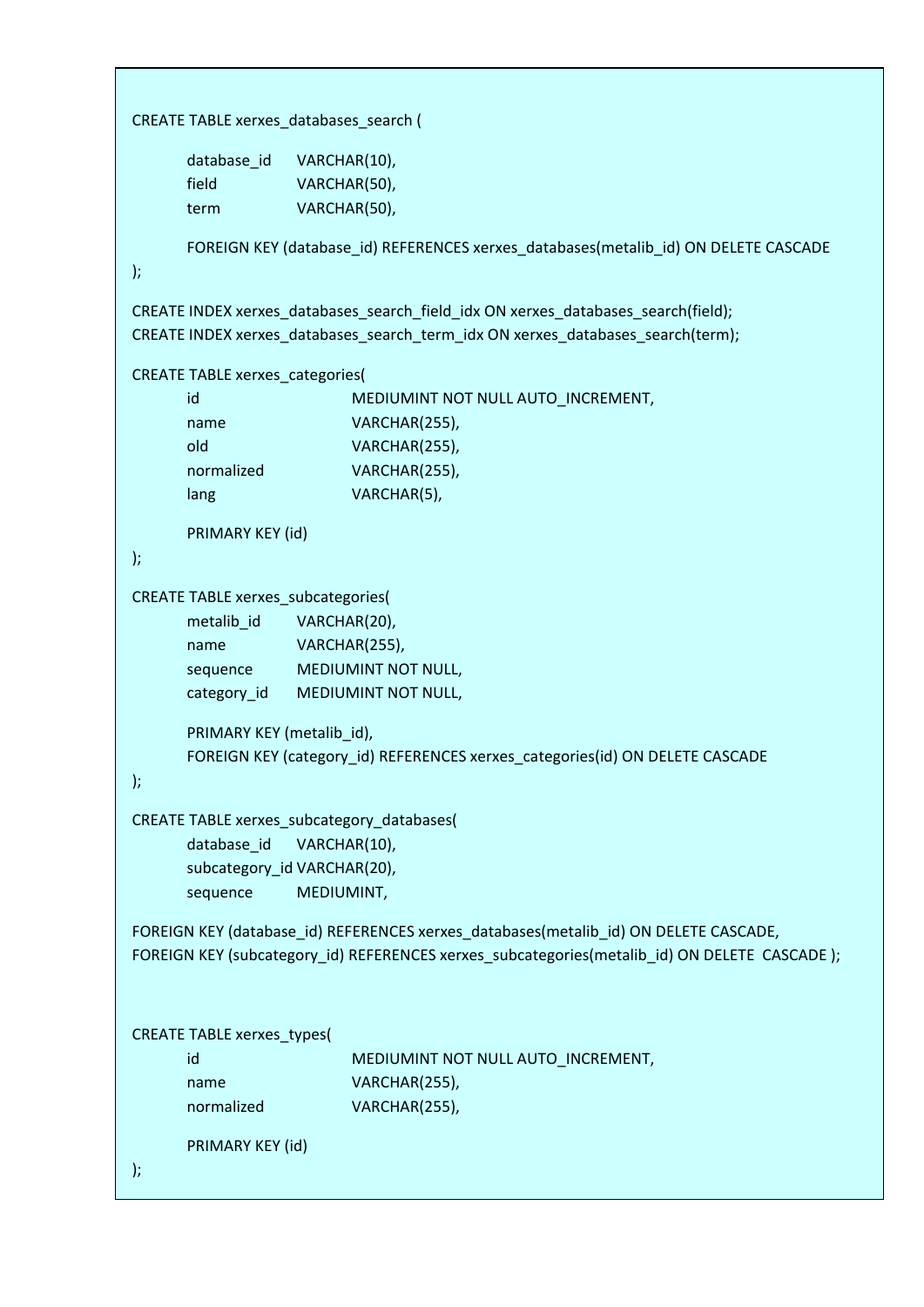[root@osaka mysql]# vim create‐serv.sql

Hago un **vim** para editar el contenido del fichero

# author: David Walker

# copyright: 2009 California State University

# version: \$Id: create‐serv.sql 1471 2010‐11‐02 19:37:53Z dwalker@calstate.edu \$

# package: Xerxes

# link: http://xerxes.calstate.edu

# license: http://www.gnu.org/licenses/

CREATE DATABASE IF NOT EXISTS **xerxes\_prueba** DEFAULT CHARACTER SET utf8 COLLATE utf8\_bin; USE **xerxes\_prueba**;

SET storage\_engine = INNODB;

DROP TABLE IF EXISTS xerxes\_user\_usergroups;

DROP TABLE IF EXISTS xerxes\_cache\_alternate\_id;

DROP TABLE IF EXISTS xerxes\_cache;

DROP TABLE IF EXISTS xerxes\_tags;

DROP TABLE IF EXISTS xerxes\_sfx;

DROP TABLE IF EXISTS xerxes\_refereed;

DROP TABLE IF EXISTS xerxes\_users;

DROP TABLE IF EXISTS xerxes\_records;

DROP TABLE IF EXISTS xerxes\_user\_subcategory\_databases;

DROP TABLE IF EXISTS xerxes\_user\_subcategories;

DROP TABLE IF EXISTS xerxes\_user\_categories;

CREATE TABLE xerxes\_users (

```
username   VARCHAR(50),                                                                                     
last login DATE,
suspended INTEGER(1),
first_name VARCHAR(50),                                                                                          
last_name VARCHAR(50),
email_addr VARCHAR(120),
```
PRIMARY KEY (username)

);

CREATE INDEX xerxes\_users\_username\_idx ON xerxes\_users(username);

CREATE TABLE xerxes\_user\_usergroups ( username VARCHAR(50), usergroup VARCHAR(50), PRIMARY KEY (username, usergroup),

FOREIGN KEY (username) REFERENCES xerxes\_users(username) ON DELETE CASCADE

);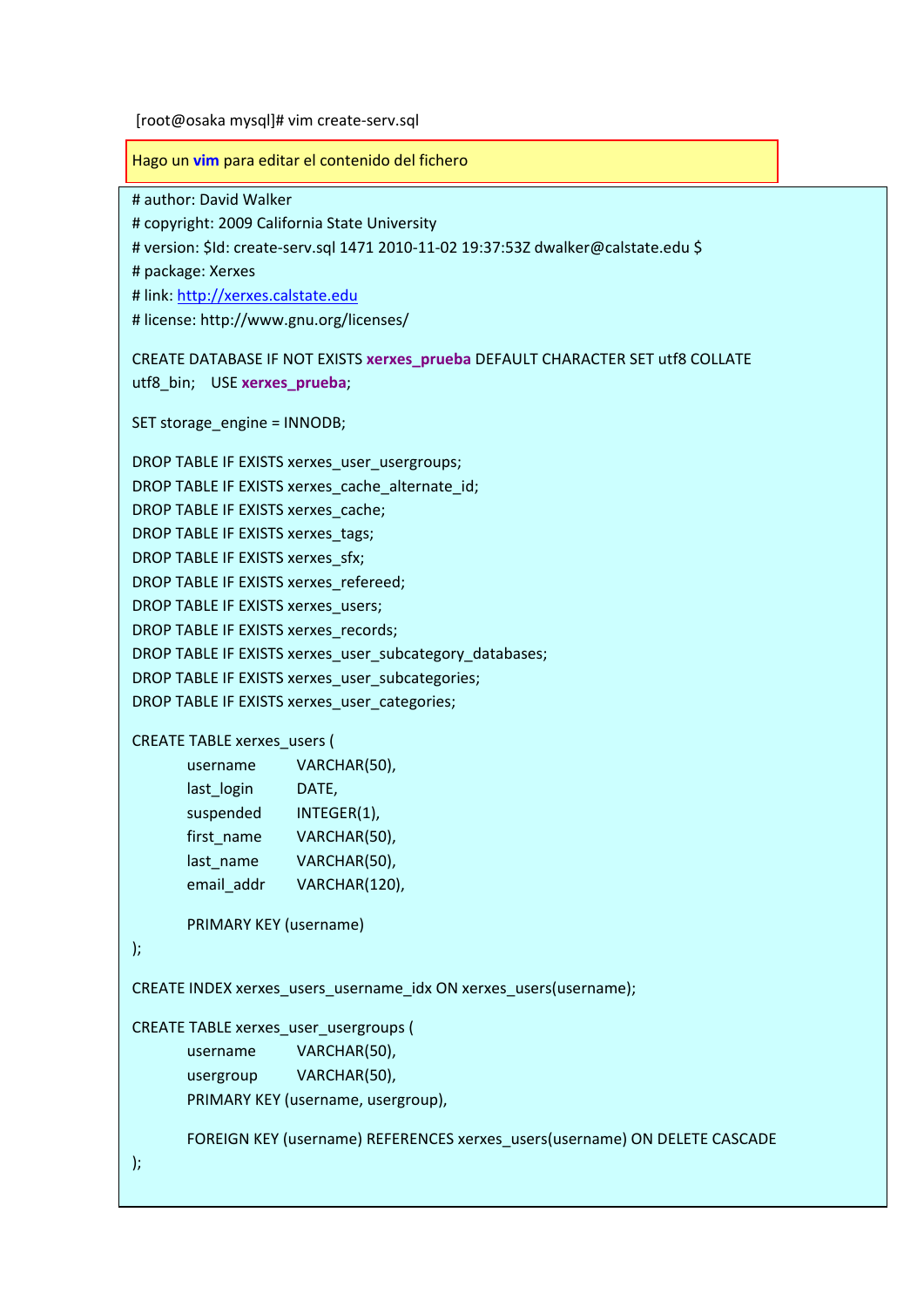```
CREATE TABLE xerxes_sfx (                                                                                                                      
               issn     VARCHAR(8),                                                                                                     
               title VARCHAR(100),
               startdate INTEGER(4),                                                                                             
               enddate INTEGER(4),
               embargo INTEGER(5),
                updated DATE, DATE DATE DATE DATE DESIGNATE
               live INTEGER(1)
);
CREATE INDEX xerxes_sfx_issn_idx ON xerxes_sfx(issn);                                                                                  
CREATE TABLE xerxes_refereed (                                                                                                            
               issn    VARCHAR(8),                                                                                                   
               title VARCHAR(1000),
               timestamp VARCHAR(8)                                                                                                                    
);
CREATE INDEX xerxes refereed issn_idx ON xerxes refereed(issn);
CREATE TABLE xerxes_records (                                                                                                                    
               id MEDIUMINT NOT NULL AUTO INCREMENT,
               source VARCHAR(10),
               original_id   VARCHAR(100),
               timestamp DATE,
               username   VARCHAR(50),                                                                                                         
               nonsort   VARCHAR(5),                                                                                                    
               title VARCHAR(255),
               author VARCHAR (150),
               year SMALLINT(4),
               format VARCHAR(50),
               refereed   SMALLINT(1),                                                                                            
               record_type VARCHAR(100),                                                                                                      
               marc MEDIUMTEXT,
                PRIMARY KEY (id)                                                                                                                                    
);
CREATE INDEX xerxes_records_username_idx ON xerxes_records(username);
CREATE INDEX xerxes_records_original_id_idx ON xerxes_records(original_id);
CREATE TABLE xerxes_tags (                                                                                                    
               username VARCHAR(50),                                                                                         
               record_id MEDIUMINT,                                                                                                        
               tag VARCHAR(100),
```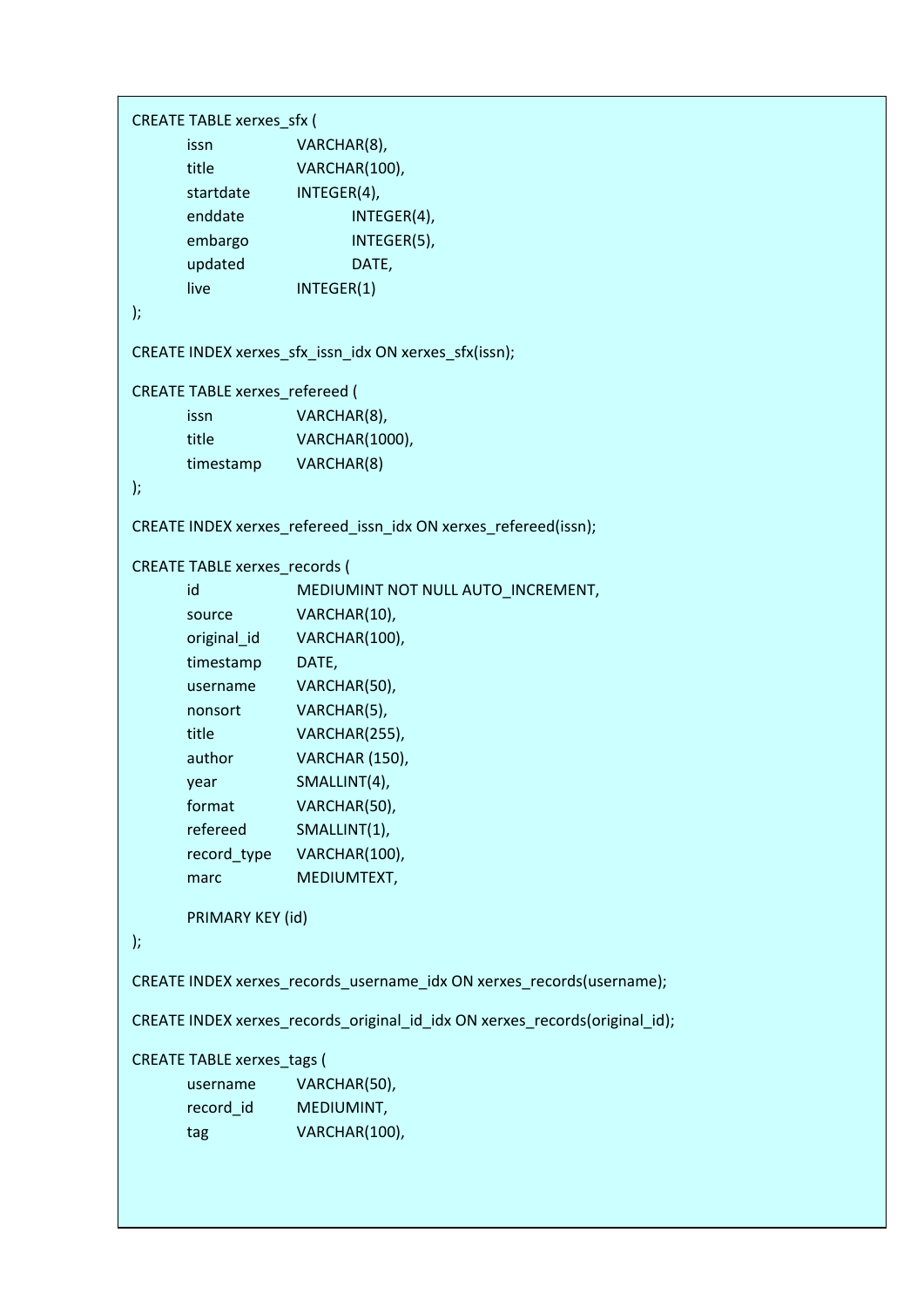```
FOREIGN KEY (username) REFERENCES xerxes_users(username) ON DELETE CASCADE,
              FOREIGN KEY (record id) REFERENCES xerxes records(id) ON DELETE CASCADE
);
CREATE TABLE xerxes_cache (                                                                                                                
             source VARCHAR(20),
             id VARCHAR(80),
             data    MEDIUMTEXT,                                                                                        
             timestamp INTEGER,                                                                                                            
              expiry INTEGER,
              PRIMARY KEY (source,id)                                                                                                                     
);
CREATE TABLE xerxes_user_categories(                                                                                                  
             id MEDIUMINT NOT NULL AUTO_INCREMENT,
             name VARCHAR(255),
             username VARCHAR(50),                                                                                        
             published INTEGER(1) NOT NULL DEFAULT 0,                                                      
             normalized VARCHAR(255),    
             PRIMARY KEY (id)                                                                                                                                   
);
CREATE INDEX xerxes_user_categories_normalized_idx ON xerxes_user_categories(username, normalized);
CREATE TABLE xerxes_user_subcategories(                                                                                          
             id MEDIUMINT NOT NULL AUTO INCREMENT PRIMARY KEY,
             name VARCHAR(255),
             sequence MEDIUMINT NOT NULL,
             category id MEDIUMINT NOT NULL,
              FOREIGN KEY (category_id) REFERENCES xerxes_user_categories(id) ON DELETE CASCADE                           
);
CREATE TABLE xerxes_user_subcategory_databases(                                                                                             
              database_id VARCHAR(10),
              subcategory_id MEDIUMINT,                                                                                                                  
             sequence   MEDIUMINT,                                                                                                                           
PRIMARY KEY(database_id, subcategory_id),
FOREIGN KEY (subcategory_id) REFERENCES xerxes_user_subcategories (id) ON DELETE CASCADE                             
);
```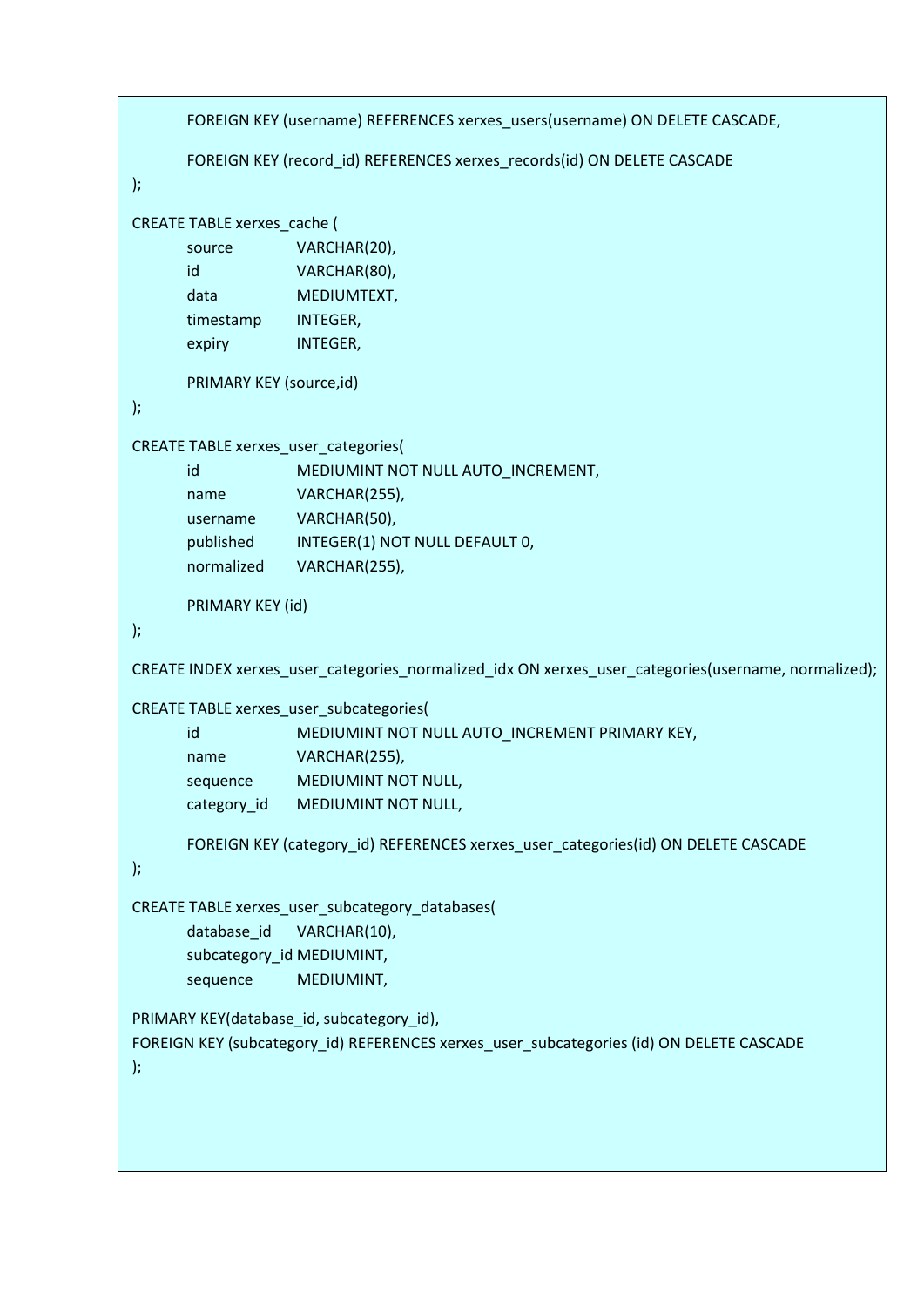[root@osaka mysql]# mysql ‐u jmcarrion ‐p

Enter password:

#### [root@osaka mysql]# mysql ‐u root ‐p

Ejecuto el fichero mysql solicitando usuario y password

Enter password: Welcome to the MySQL monitor. Commands end with ; or  $\gtrsim$ Your MySQL connection id is 2012 Server version: 5.0.77 Source distribution

Type 'help;' or '\h' for help. Type '\c' to clear the buffer.

mysql> source /var/www/html/xerxes\_prueba/sql/mysql/create‐kb.sql Query OK, 1 row affected (0.00 sec)

Con este comando creamos la BBDD create‐kb.sql en mysql

#### Database changed

Query OK, 0 rows affected (0.00 sec) Query OK, 0 rows affected, 1 warning (0.00 sec) Query OK, 0 rows affected, 1 warning (0.00 sec) Query OK, 0 rows affected, 1 warning (0.00 sec) Query OK, 0 rows affected, 1 warning (0.00 sec) Query OK, 0 rows affected, 1 warning (0.00 sec) Query OK, 0 rows affected, 1 warning (0.00 sec) Query OK, 0 rows affected, 1 warning (0.00 sec) Query OK, 0 rows affected, 1 warning (0.00 sec) Query OK, 0 rows affected, 1 warning (0.00 sec) Query OK, 0 rows affected, 1 warning (0.00 sec) Query OK, 0 rows affected, 1 warning (0.00 sec) Query OK, 0 rows affected, 1 warning (0.00 sec) Query OK, 0 rows affected (0.04 sec) Query OK, 0 rows affected (0.03 sec) Query OK, 0 rows affected (0.05 sec) Records: 0 Duplicates: 0 Warnings: 0 Query OK, 0 rows affected (0.04 sec)

Records: 0 Duplicates: 0 Warnings: 0 Query OK, 0 rows affected (0.04 sec) Query OK, 0 rows affected (0.03 sec)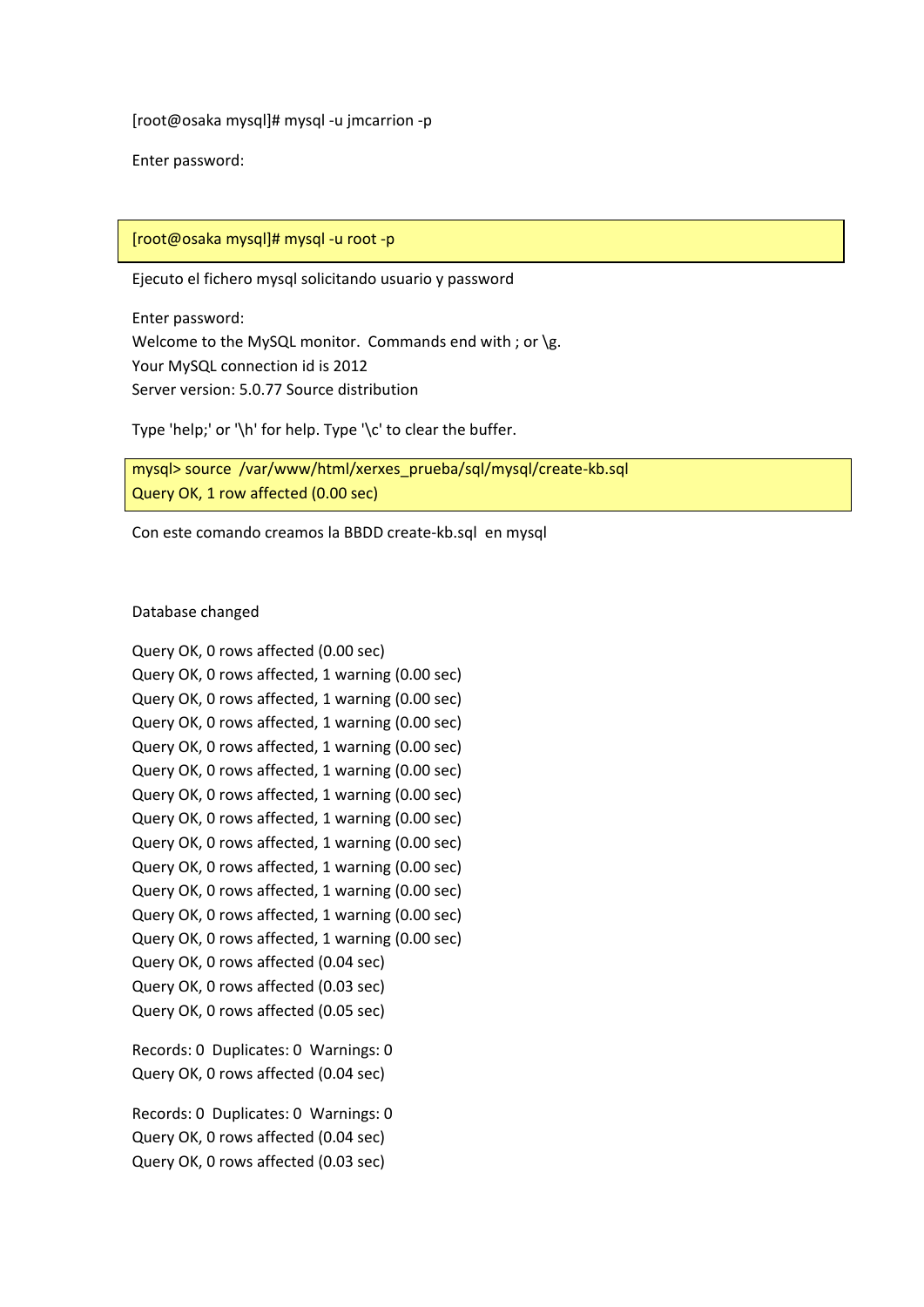mysql> source /var/www/html/xerxes\_prueba/sql/mysql/create‐serv.sql

Con este comando creamos la BBDD create‐serv.sql en mysql

Query OK, 0 rows affected, 1 warning (0.00 sec)

Database changed Query OK, 0 rows affected (0.00 sec) Query OK, 0 rows affected, 1 warning (0.00 sec) Query OK, 0 rows affected, 1 warning (0.00 sec) Query OK, 0 rows affected, 1 warning (0.00 sec) Query OK, 0 rows affected, 1 warning (0.00 sec) Query OK, 0 rows affected, 1 warning (0.00 sec) Query OK, 0 rows affected, 1 warning (0.00 sec) Query OK, 0 rows affected, 1 warning (0.00 sec) Query OK, 0 rows affected, 1 warning (0.00 sec) Query OK, 0 rows affected, 1 warning (0.00 sec) Query OK, 0 rows affected, 1 warning (0.00 sec) Query OK, 0 rows affected, 1 warning (0.00 sec) Query OK, 0 rows affected (0.04 sec) Query OK, 0 rows affected (0.04 sec)

Records: 0 Duplicates: 0 Warnings: 0 Query OK, 0 rows affected (0.03 sec) Query OK, 0 rows affected (0.03 sec) Query OK, 0 rows affected (0.04 sec)

Records: 0 Duplicates: 0 Warnings: 0 Query OK, 0 rows affected (0.03 sec) Query OK, 0 rows affected (0.04 sec)

Records: 0 Duplicates: 0 Warnings: 0 Query OK, 0 rows affected (0.04 sec) Query OK, 0 rows affected (0.05 sec)

Records: 0 Duplicates: 0 Warnings: 0 Query OK, 0 rows affected (0.04 sec)

Records: 0 Duplicates: 0 Warnings: 0 Query OK, 0 rows affected (0.03 sec) Query OK, 0 rows affected (0.03 sec)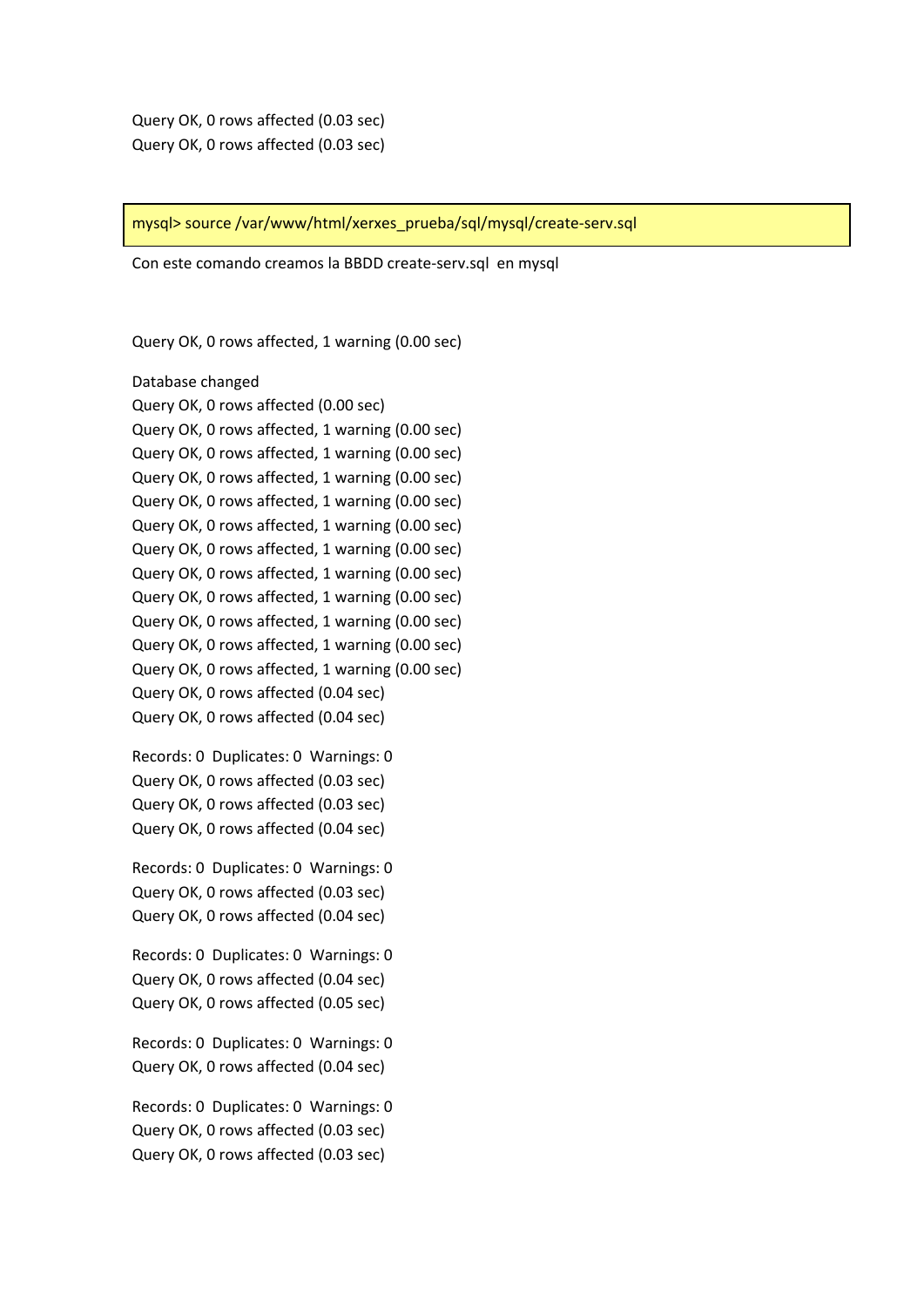Query OK, 0 rows affected (0.03 sec) Query OK, 0 rows affected (0.04 sec)

Records: 0 Duplicates: 0 Warnings: 0 Query OK, 0 rows affected (0.03 sec) Query OK, 0 rows affected (0.03 sec)

mysql> use xerxes\_prueba

Le indico que use el xerxes que dejamos caer en el directorio donde esta la web

Database changed

mysql> show tables

Le indico que quiero ver las tables de la BBDD

‐> show tables;

ERROR 1064 (42000): You have an error in your SQL syntax; check the manual that corresponds to your MySQL server version for the right syntax to use near 'show tables' at line 2

mysql> show tables;

+‐‐‐‐‐‐‐‐‐‐‐‐‐‐‐‐‐‐‐‐‐‐‐‐‐‐‐‐‐‐‐‐‐‐‐+ | Tables\_in\_xerxes\_prueba | +‐‐‐‐‐‐‐‐‐‐‐‐‐‐‐‐‐‐‐‐‐‐‐‐‐‐‐‐‐‐‐‐‐‐‐+

| xerxes\_cache | | xerxes\_categories | | xerxes\_databases | | xerxes\_databases\_search | | xerxes\_records | | xerxes\_refereed | | xerxes\_sfx | | xerxes subcategories | | xerxes\_subcategory\_databases | | xerxes\_tags |  $\vert$  xerxes types  $\vert$ | xerxes user categories | | xerxes user subcategories |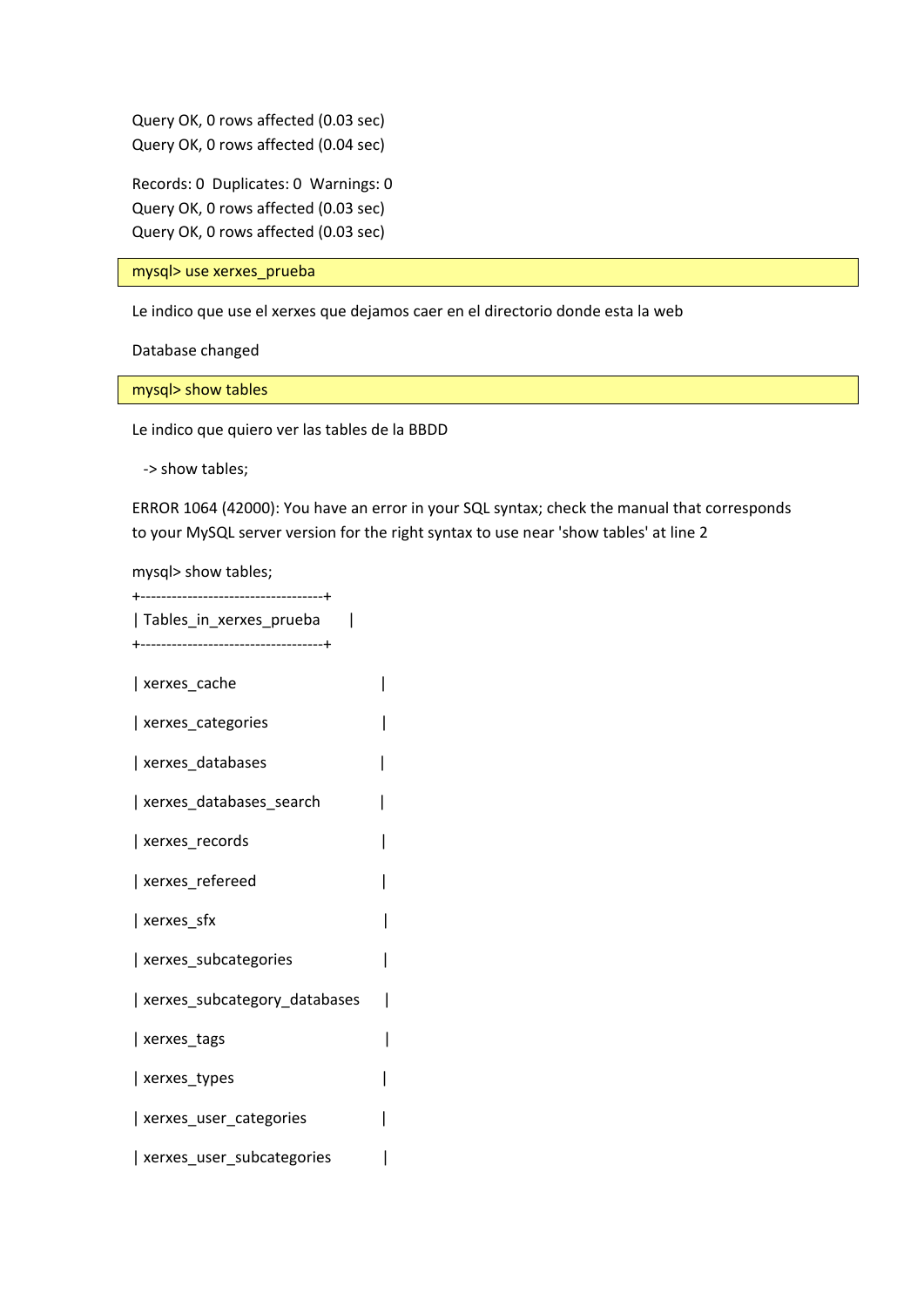| xerxes_user_subcategory_databases                      |  |
|--------------------------------------------------------|--|
| xerxes_user_usergroups                                 |  |
| xerxes_users<br>+------------------------------------- |  |
| 16 rows in set (0.00 sec)                              |  |
| mysql> quit                                            |  |

Bye

[root@osaka mysql]# pwd

Hago un **pwd** para ver en que directorio me encuentro

/var/www/html/xerxes\_prueba/sql/mysql

[root@osaka mysql]# cd ../../

Hago un **cd /…/** tantas barras como puntos me hagan falta par air bajando de nivel

[root@osaka xerxes\_prueba]# pwd

Hago un **pwd** para ver en que directorio me encuentro y comprobar que estoy en "xerxes\_prueba"

/var/www/html/xerxes\_prueba

[root@osaka xerxes\_prueba]# cd demo/config

Com un **cd** me situo em el directorio "**demo"** y dentro de este en el subdirectorio "**config"**

[root@osaka config]# pwd

Com un **pwd** compruebo que estoy en "**config**"

/var/www/html/xerxes\_prueba/demo/config

[root@osaka config]# vim config.xml

Com um **vim** edito el fichero "**config.xml**"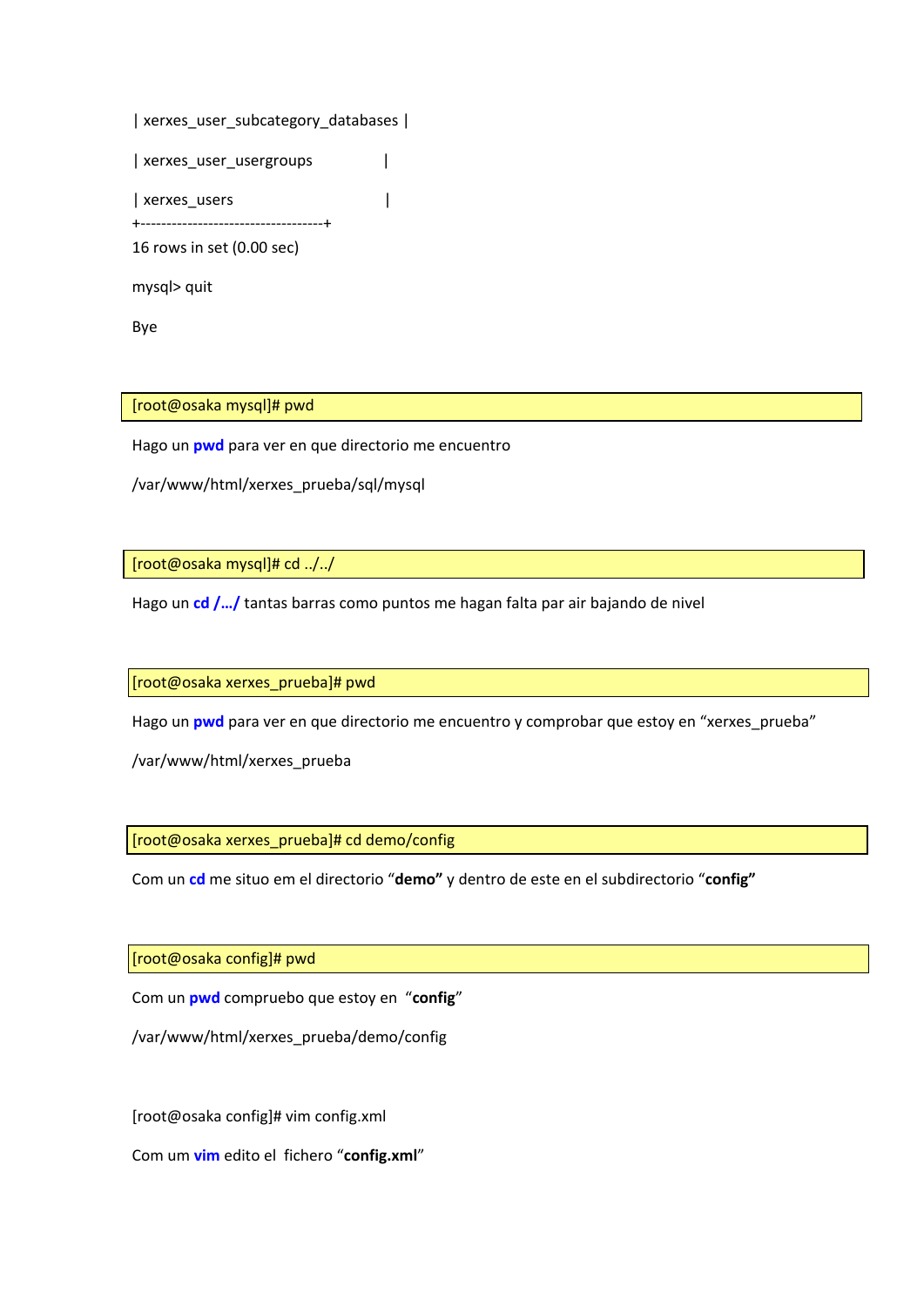Los cambios están pintados de violeta. Se muestra solamente las partes del fichero config.xml, donde hay que hacer cambios.

- <!-- BASIC CONFIGURATION -->

- <!-- the base web server path for your xerxes installation. NO trailing slash. If you have installed at web root, empty string. -->

<config name="base\_web\_path">/**xerxes**/demo</config>

- <!-- what is your application called? Will be used in parts of the system. -->

<config name="application\_name" pass="true">**Metalib-Xerxes de Expania 2011**</config>

### (…)

<!‐‐ LOCAL DATABASE ‐‐>

‐ <!‐‐ Connection string, username, and password for local database: Xerxes uses PDO for database access, so connection strings should be in that format ‐‐>

<config name="database\_connection">**mysql:host=localhost;dbname=xerxes**</config> <config name="database\_username" /> <config name="database\_password" />

‐ <!‐‐ PROXY, LINK RESOLVER, AND EXTERNAL APIS ‐‐>

‐ <!‐‐ base url of link resolver ‐‐>

<config name="link\_resolver\_address">**http://gerion.greendata.es:443/sfxlcl3**</config>

<!‐‐ DEMO ‐‐>

‐ <!‐‐ list of users who can access the system without being in the local directory server enter as username:password and separate entries by comma ‐‐>

<config name="demo\_users">**Expania:demo**</config>

‐ <!‐‐ DISPLAY AND BEHAVIOR ‐‐>

-<!-- mod\_rewrite scheme create simpler urls using Apache mod\_rewrite or IIS rewrite modules, see wiki for details. see the demo/.htaccess file for specification. ‐‐>

<config name="rewrite" pass="true">**true**</config>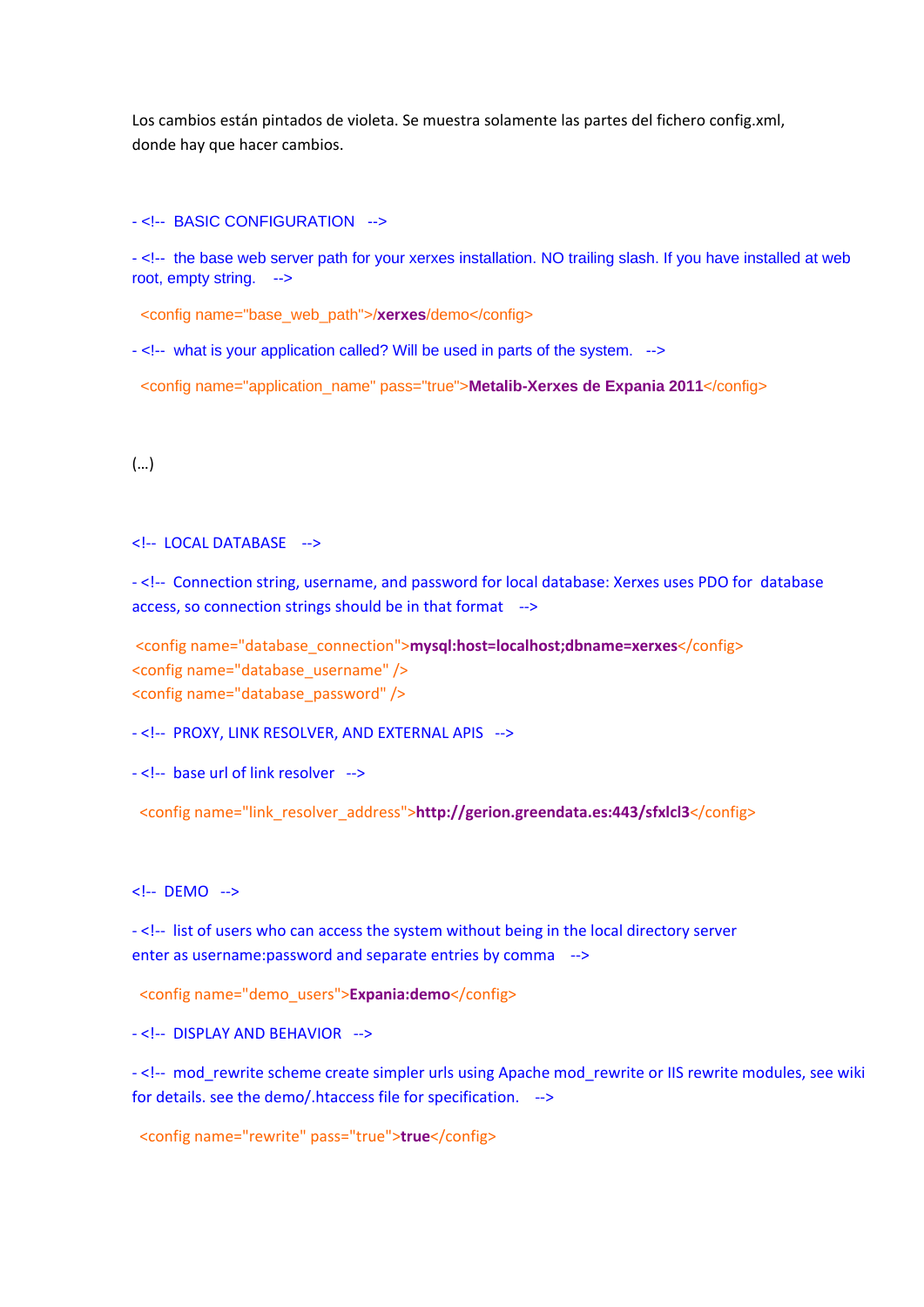[root@osaka config]# cd ../

*Un cd ../ para salir del directorio "config" y quedarme en "demo"*

[root@osaka demo]# pwd

Hago un **pwd** para comprobar que estoy en el directorio "**demo**"

/var/www/html/xerxes\_prueba/demo

[root@osaka demo]# vim .htaccess

Hago un **vim** para editar el fichero ".**htaccess**"

- # @author David Walker
- # @copyright 2009 California State University

# @link http://xerxes.calstate.edu

- # @license http://www.gnu.org/licenses/
- # @version \$Id: .htaccess 1546 2010‐12‐06 18:33:23Z dwalker@calstate.edu \$
- # @package Xerxes

################################

# block access to config files # ################################

<FilesMatch "\.xml"> Order allow,deny Deny from all

</FilesMatch>

<IfModule rewrite\_module>

RewriteEngine on RewriteBase **/xerxes/**demo/

[root@osaka demo]# php ‐f index.php action=populate base=databases

Desde demo/ que esta dentro de la carpeta del código fuente de xerxes, ejecuto la siguiente sintaxis para inicializar la BBDD de Xerxes, proceso en el cual copiara cierta información vital de nuestra KB de Metalib.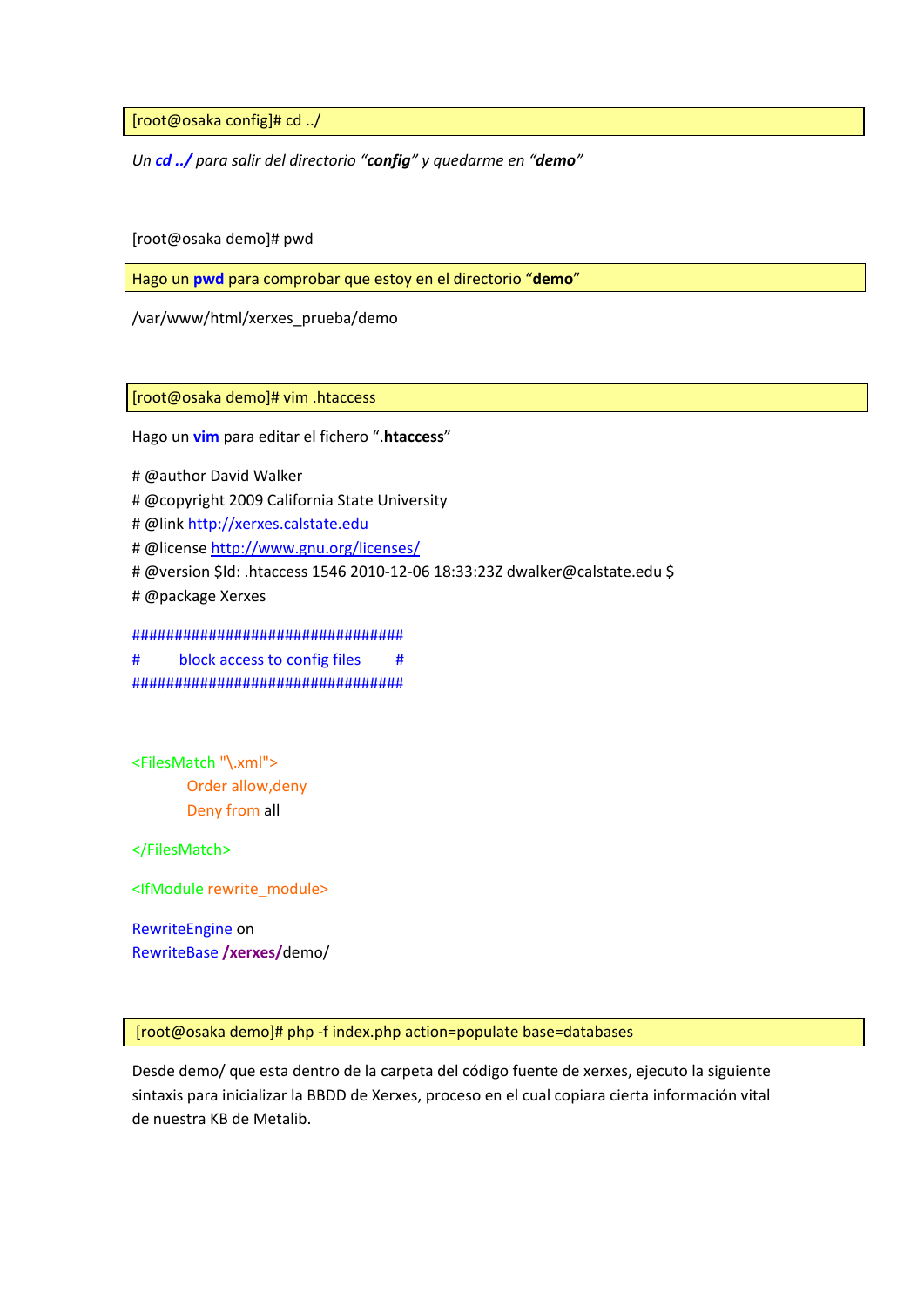PHP Warning: PHP Startup: Unable to load dynamic library './dbase.so' ‐ ./dbase.so: cannot open shared object file: No such file or directory in Unknown on line 0

PHP Warning: PHP Startup: Unable to load dynamic library './dom.so' ‐ ./dom.so: cannot open shared object file: No such file or directory in Unknown on line 0

PHP Warning: PHP Startup: Unable to load dynamic library './xmlreader.so' ‐ ./xmlreader.so: cannot open shared object file: No such file or directory in Unknown on line 0

PHP Warning: PHP Startup: Unable to load dynamic library './xmlwriter.so' ‐ ./xmlwriter.so: cannot open shared object file: No such file or directory in Unknown on line 0

PHP Warning: PHP Startup: Unable to load dynamic library './xsl.so' ‐ ./xsl.so: cannot open shared object file: No such file or directory in Unknown on line 0

METALIB KNOWLEDGEBASE PULL

[root@osaka xerxes\_prueba]# cd demo

[root@osaka demo]# ls

config css custom images index.php javascript xsl

[root@osaka demo]# cd config

[root@osaka config]# ls

actions.xml authentication config.xml ebsco.xml innopac.xml primo.xml solr.xml worldcat.xml

[root@osaka config]# ls

actions.xml authentication config.xml ebsco.xml innopac.xml primo.xml solr.xml worldcat.xml

[root@osaka config]# vim config.xml

[root@osaka config]#

Dentro de la carpeta de nuestro xerxes renombrado me situo en el directorio demo/config y edito el fichero config.xml

Y vamos haciendo los siguiente cambios: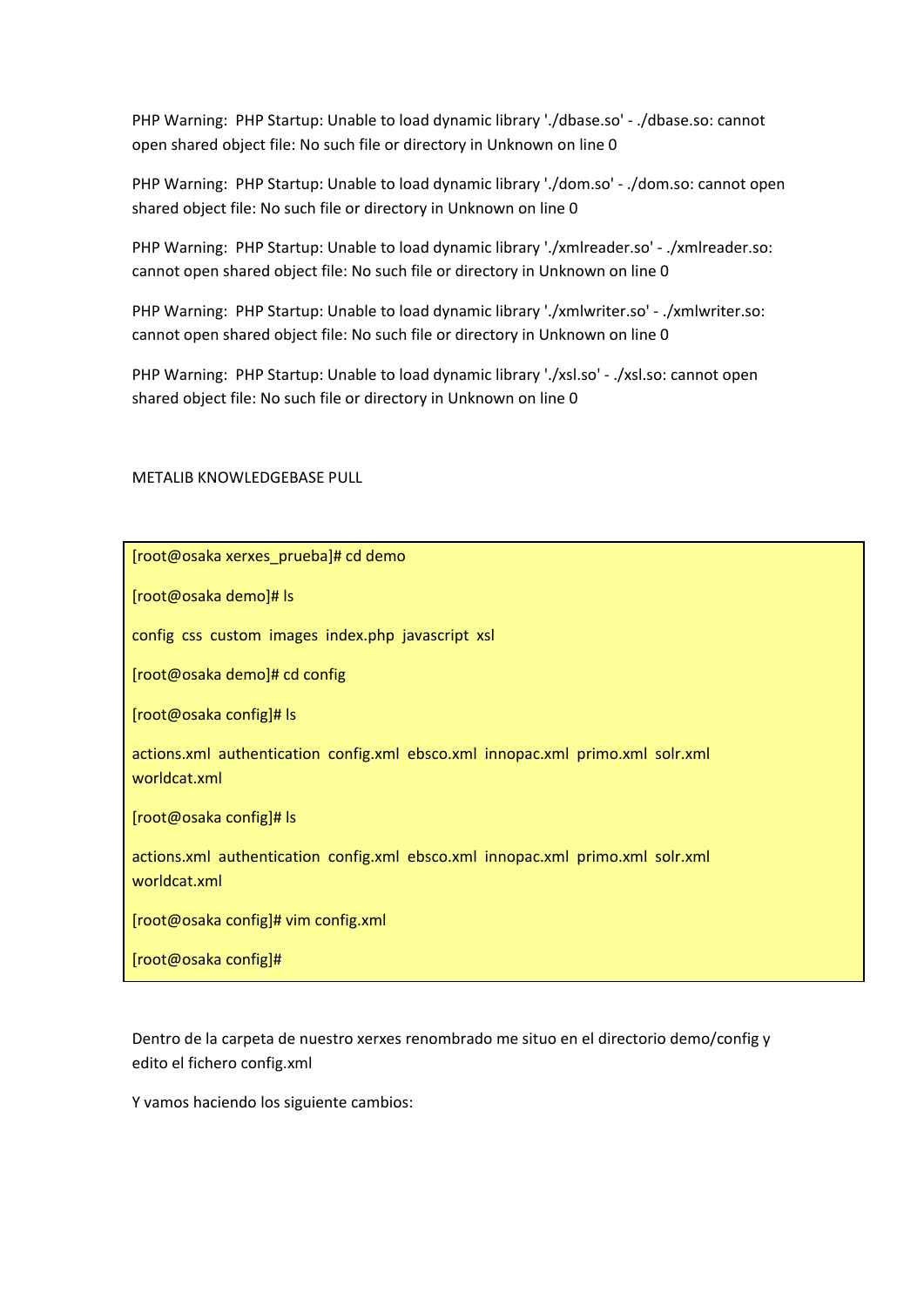<!‐‐ subject/category ID to use on the home page (the "categories" page) for a quicksearch search box. The "lang" attribute defines language code for which this value (category name translation) applie

(define this variable for each language you use). ‐‐>

<config name="categories\_quicksearch" pass="true">**investigacion**</config>

<!‐‐ number of columns for subjects on categories page;

enter '2' or '3', if you want more columns, you'll need to customize the page itself -->

<config name="categories\_num\_columns" pass="true">**2**</config>

<!‐‐ maximum number of records to return per page: setting this above 10 will slow down page load times ‐‐>

<config name="records\_per\_page" pass="true">**7**</config>

#### <!‐‐ DISPLAY AND BEHAVIOR ‐‐>

 <!‐‐ mod\_rewrite scheme create simpler urls using Apache mod\_rewrite or IIS rewrite modules, see wiki for details. see the demo/.htaccess file for specification. ‐‐>

<config name="rewrite" pass="**true**">true</config>

Estamos en este punto: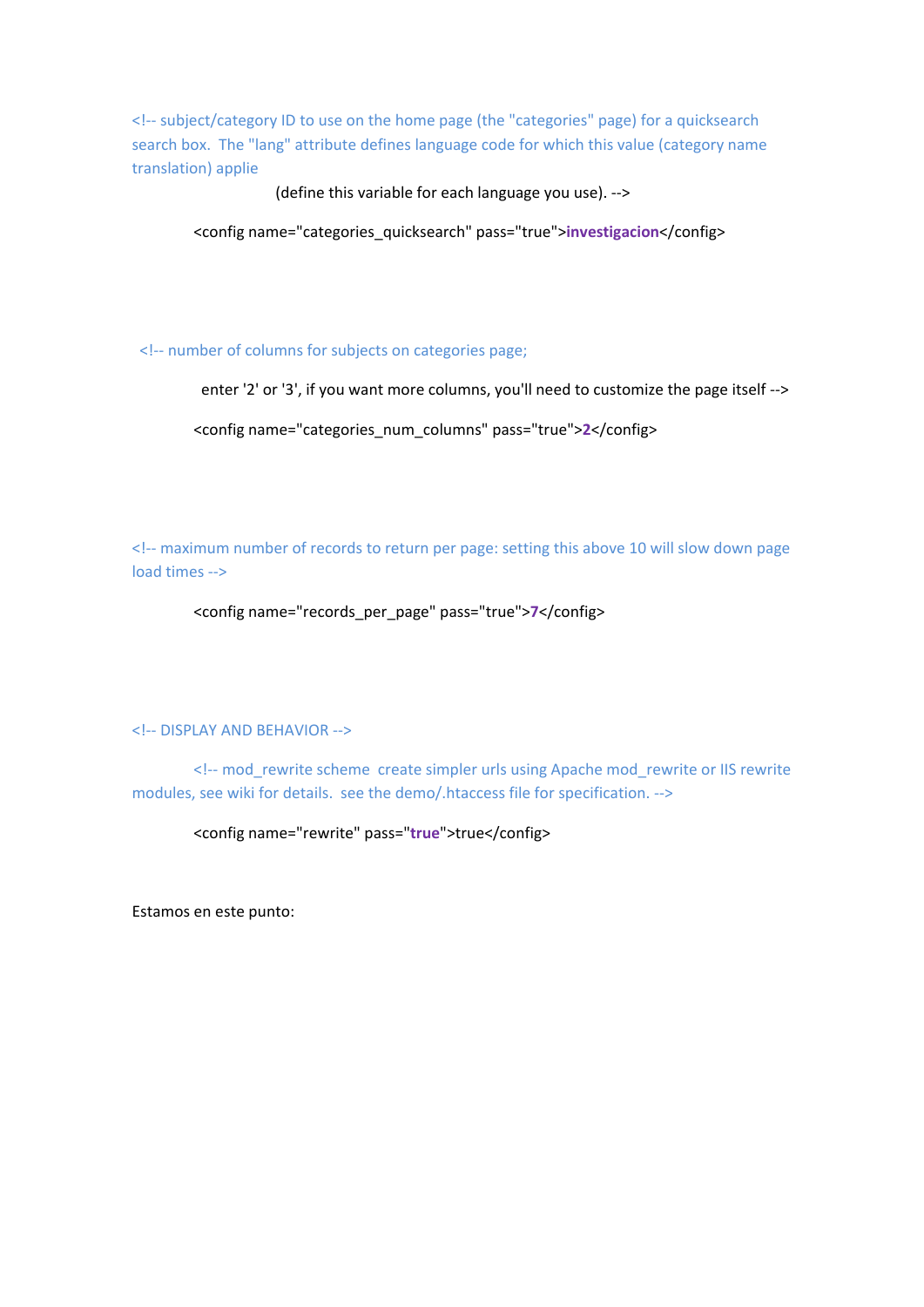| Firefox '                                                                                                                                                                                                              |                                                                                                                                                |                                          |                                        |                                         |                      |
|------------------------------------------------------------------------------------------------------------------------------------------------------------------------------------------------------------------------|------------------------------------------------------------------------------------------------------------------------------------------------|------------------------------------------|----------------------------------------|-----------------------------------------|----------------------|
| Xerxes Demo Para Expania 2011. Sevill X   Expania   Asociación de Usuarios de E X                                                                                                                                      |                                                                                                                                                | M Gmail - Recibidos (1) - tristan7772002 | ÷                                      |                                         |                      |
| http://www.bsalud.es/xerxes_prueba/demo/<br>⇔⇒                                                                                                                                                                         |                                                                                                                                                |                                          | $\uparrow$ - $C$                       | $Q$ + infomed 2.0 Customized Web Search | م<br>合               |
| A Más visitados Comenzar a usar Firefox a Últimas noticias <b>C</b> Simuladores Aviacion                                                                                                                               |                                                                                                                                                |                                          |                                        |                                         | <b>EJ</b> Marcadores |
| C informed - Results 1-7 of 377,504 - Buscaren - 20 Informed 2.0 - BUS - CO UVS - BB Eventos - N AI Dia [50] - G Enlaces N EX LIS Cuba                                                                                 |                                                                                                                                                |                                          |                                        | <b>Descub</b>                           | a.<br>$+$            |
| O Desactivar L Cookies / CSS- E Formularios C Imágenes O Información D Varios / Resaltar L Tamaño S Herramientas E Código fuente A Opciones                                                                            |                                                                                                                                                |                                          |                                        |                                         | $\circ$              |
| <b>Inicio</b>                                                                                                                                                                                                          |                                                                                                                                                |                                          | lerxes Demo Para Expania 2011. Sevilla |                                         |                      |
| Investigación                                                                                                                                                                                                          |                                                                                                                                                |                                          | <b>My Account</b>                      |                                         |                      |
| Search seven of our most popular databases                                                                                                                                                                             |                                                                                                                                                |                                          | - Log-out expania                      |                                         |                      |
| Introduzca en la caja de busquedas las palabras claves que desea usar en su                                                                                                                                            |                                                                                                                                                |                                          | My Saved Records                       |                                         |                      |
|                                                                                                                                                                                                                        | ecuacion:                                                                                                                                      |                                          |                                        |                                         |                      |
| Search all fields - for                                                                                                                                                                                                | GO                                                                                                                                             |                                          |                                        |                                         |                      |
| More Options                                                                                                                                                                                                           |                                                                                                                                                |                                          |                                        |                                         |                      |
| Busqueda por materia<br>Search databases specific to your area of study.<br>· Bases de Datos Bibliográficas<br>· Ciencias de la Documentación<br>· Ciudadanía<br>· En Español<br>· Enciclopedias y Obras de Referencia | · Medicina Basada en la Evidencia<br>· Otros Recursos de Información<br>• Patentes<br>· Recursos para la Ciudadanía<br>· Revistas Electrónicas |                                          |                                        |                                         |                      |
| · Enfermería<br>· Farmacología                                                                                                                                                                                         | $\bullet$ Salud Pública<br>· Temas de Salud                                                                                                    |                                          |                                        |                                         |                      |
| · Investigación                                                                                                                                                                                                        | · Terminologia Científica                                                                                                                      |                                          |                                        |                                         |                      |
| · Legislación                                                                                                                                                                                                          | · Todo a texto completo                                                                                                                        |                                          |                                        |                                         |                      |
| · Libros Electrónicos<br>· Literatura Gris                                                                                                                                                                             | · Toxicología<br>· Usuario Invitado                                                                                                            |                                          |                                        |                                         |                      |
|                                                                                                                                                                                                                        |                                                                                                                                                |                                          |                                        |                                         |                      |
|                                                                                                                                                                                                                        |                                                                                                                                                |                                          |                                        |                                         | zotero<br>$\sim$ .   |
|                                                                                                                                                                                                                        | 粵<br>些                                                                                                                                         |                                          |                                        | ES.<br>▲ ■ 藤 四 (0)                      | 14:27<br>10/05/2011  |

Empezamos a continuación la configuración avanzada de xerxes.

Nos puede interesar ocultar la validación de usuarios, si queremos una instalación de xerxes en abierto. Para ello nos situamos en el siguiente directorio de nuestra carpeta de xerxes.

[root@osaka xerxes\_prueba]# ls CHANGES.txt commands demo INSTALL.txt lib LICENSE.txt sql tests [root@osaka xerxes\_prueba]# cd lib [root@osaka lib]# cd config [root@osaka config]# ls actions.xml [root@osaka config]# vim actions.xml

Con un cd nos movemos a lib/config/actions.xml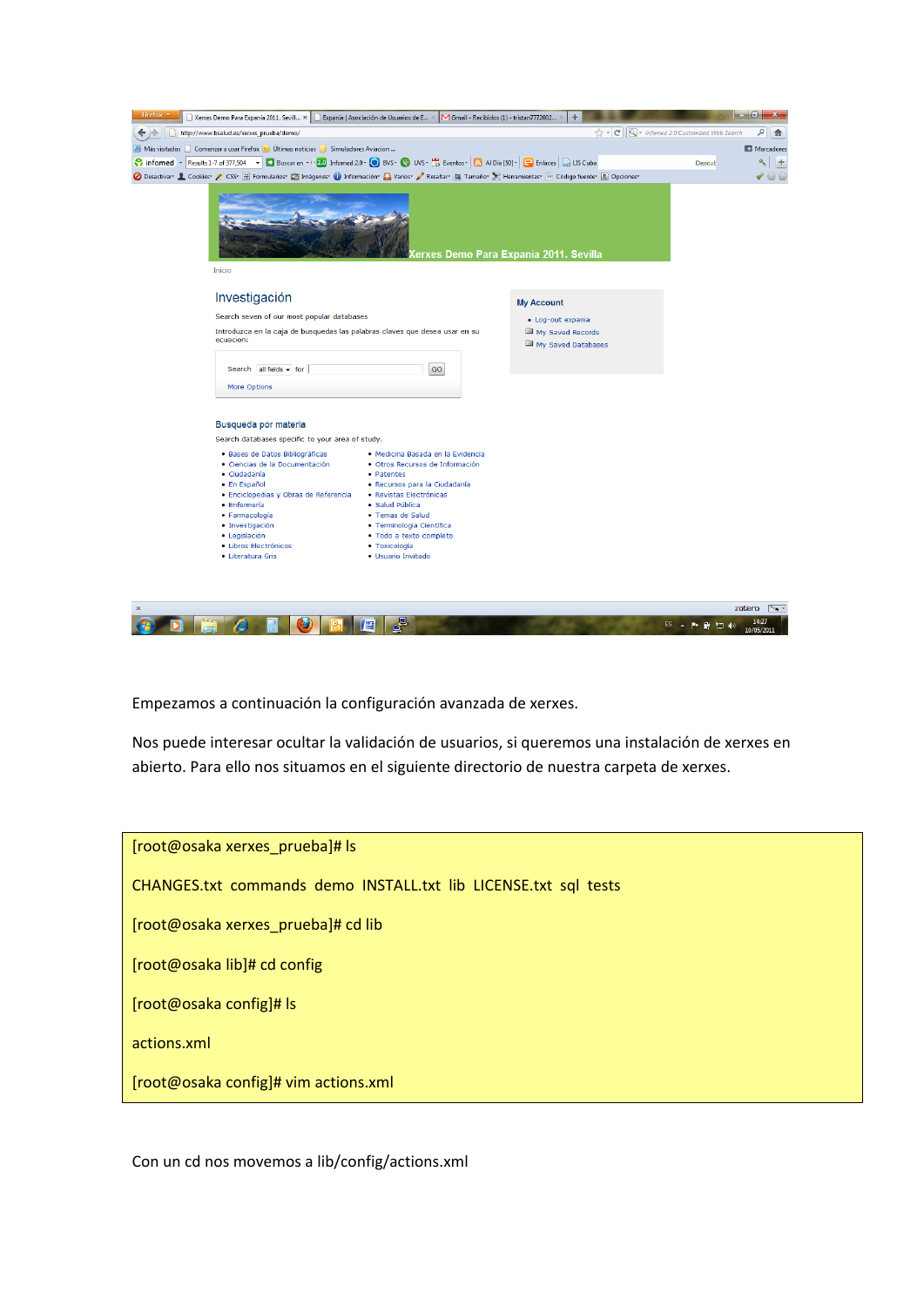#### </section>

 <section name="metasearch" directory="metasearch" namespace="Xerxes" documentElement="metasearch" restricted="**true**">

Localizamos la linea anterior y ponemos el valor "true", para quitar la validación.

En caso de poner la instalación de xerxes en abierto, no tiene sentido conservar la caja de login, pues no podrán guardas registros, ni bases de datos (funciones de mi portal).

Para ello nos vamos al siguiente directorio dentro de nuestra carpeta de xerxes: demo/css/local.css

[root@osaka xerxes\_prueba]# ls

CHANGES.txt commands demo INSTALL.txt lib LICENSE.txt sql tests

[root@osaka xerxes\_prueba]# cd demo

[root@osaka demo]# cd css

[root@osaka css]# vim local.css

/\*\*\*\*\*\*\*\*\*\*\*\*\*\*\*\*\*\*\*\*\*\*\*\*\*\*\*\*\*\*\*\*\*\*\*\*\*\*\*\*\*\*\*\*\*\*\*\*\*\*\*\*\*\*\*\*\*\*\*\*\*\*\*\*\*\*\*\*\*

Enter here any styles that should override the information in xerxes-blue.css file, or define your own for elements not included in the distributed files

\*\*\*\*\*\*\*\*\*\*\*\*\*\*\*\*\*\*\*\*\*\*\*\*\*\*\*\*\*\*\*\*\*\*\*\*\*\*\*\*\*\*\*\*\*\*\*\*\*\*\*\*\*\*\*\*\*\*\*\*\*\*\*\*\*\*\*\*\*\*/

#sidebar{

display:none;

}

El siguiente paso es traducir el interfaz de Metalib, que viene en ingles. Para ello accedemos al siguiente directorio dentro de nuestro xerxes:

Lib/labels/eng.xls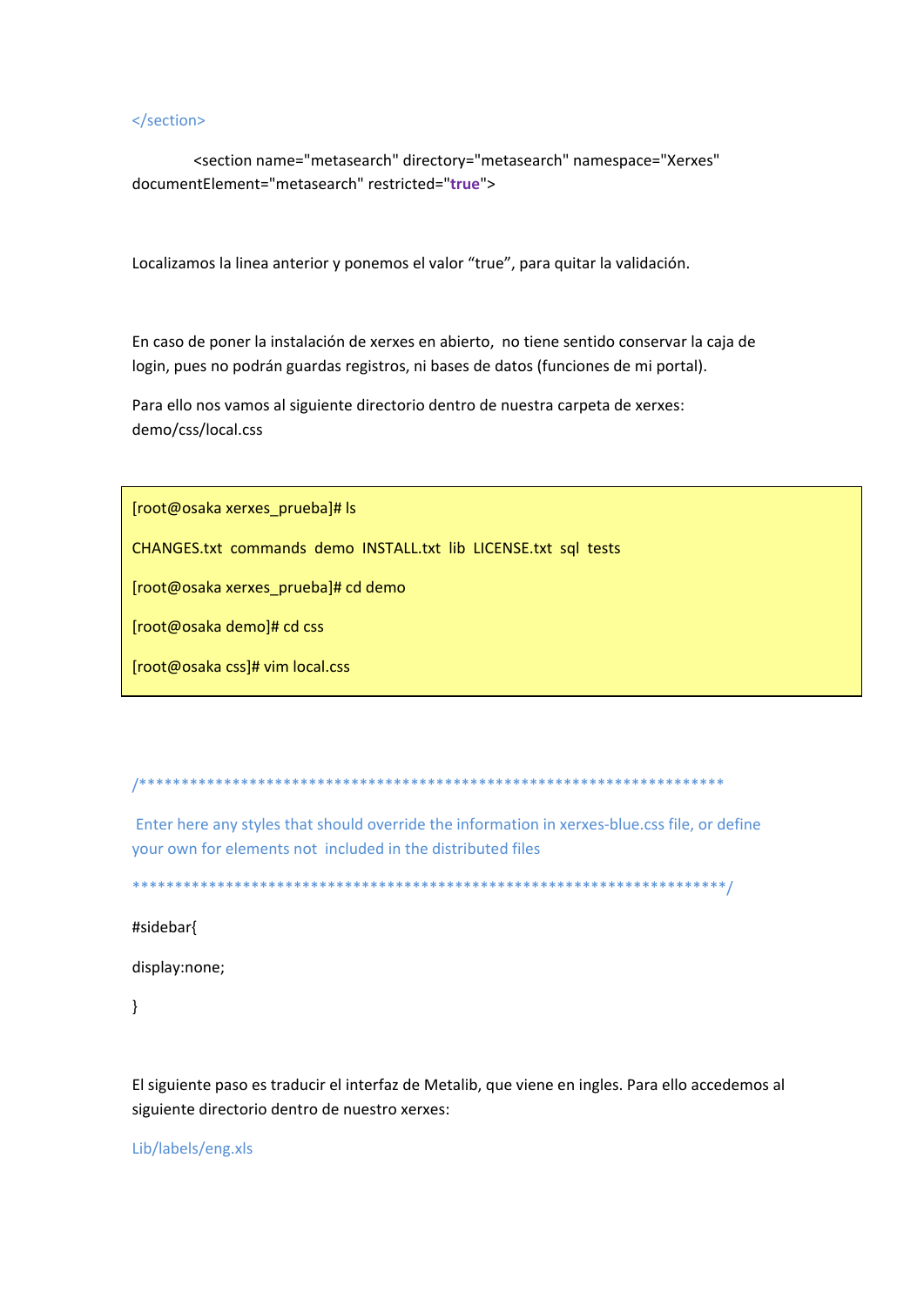Dentro de este fichero, esta todos los mensajes y texto de metalib. Para poder traducir metalib a través de xerxes, la mecánica de trabajo, consistirá en copiar la línea de interés del fichero eng.xls y pegarla en el fichero includes.xsl que se encuentra dentro de nuestro xerxes en demo/xsl/includes.xsl

Veamos un ejemplo desde el putty.

[root@osaka xerxes\_prueba]# ls

CHANGES.txt commands demo INSTALL.txt lib LICENSE.txt sql tests

[root@osaka xerxes\_prueba]# cd lib

[root@osaka lib]# cd xsl

[root@osaka xsl]# cd labels

[root@osaka labels]# vim eng.xsl

<xsl:variable name="text\_databases\_category\_subject">Search by Subject</xsl:variable>

# Con la tecla Esc + yy copiamos la linea y ahora la pegamos en :

## demo/xsl/includes.xsl

[root@osaka xerxes\_prueba]# ls CHANGES.txt commands demo INSTALL.txt lib LICENSE.txt sql tests [root@osaka xerxes\_prueba]# cd demo [root@osaka demo]# cd xsl [root@osaka xsl]# ls includes.xsl labels [root@osaka xsl]# vim includes.xsl

La pegamos con Esc + p justo debajo de <!-Header-->. Todas las sintaxis que deseemos traducir las vamos pegando una debajo de la otra, en el mismo fichero, y le hacemos nosotros la traducción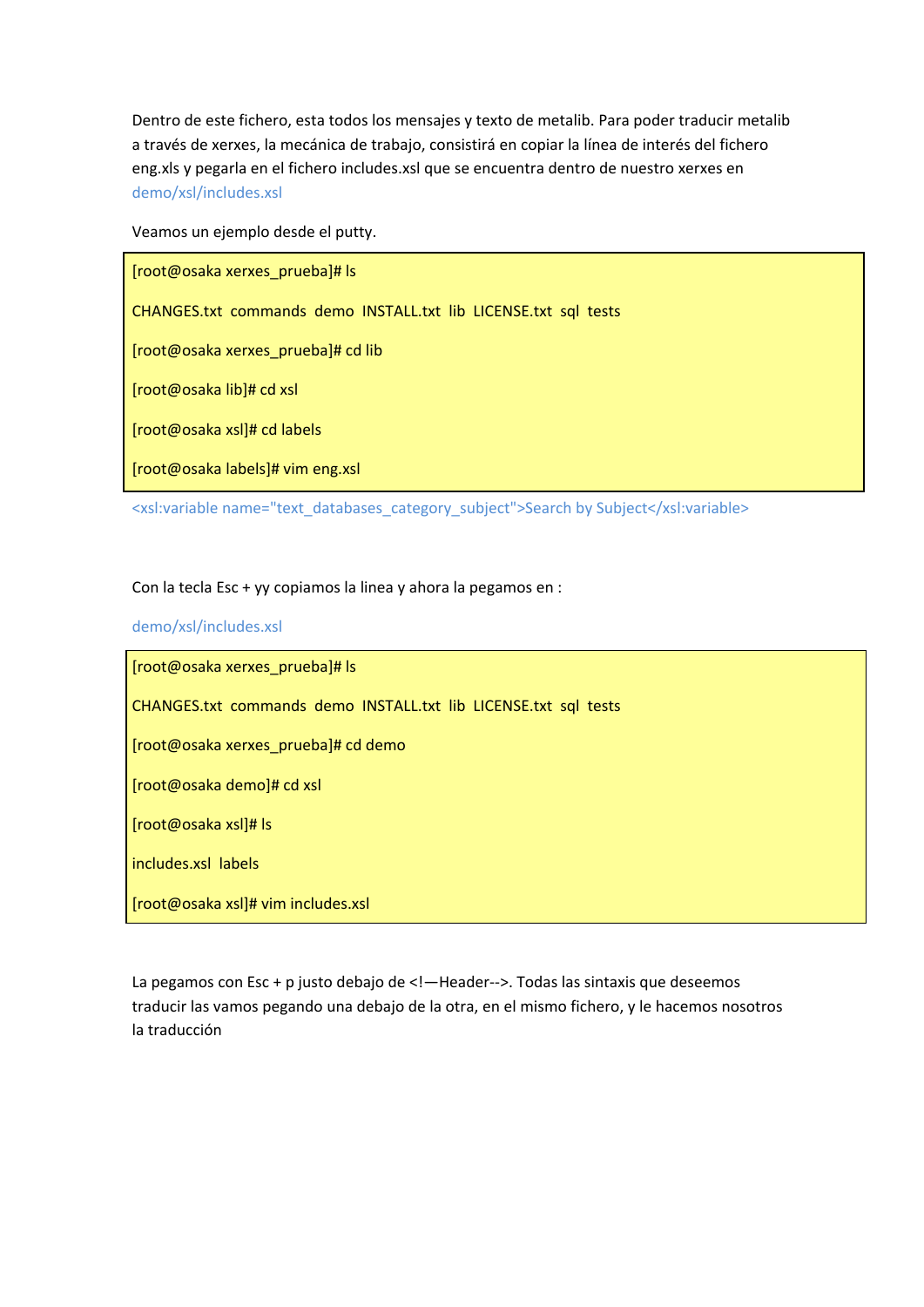<!‐‐ Header ‐‐>

 <xsl:variable name="text\_databases\_category\_subject">**Busqueda por** materia</xsl:variable>

<xsl:variable name="text\_databases\_category\_pagename">**Inicio**</xsl:variable>

Siguiendo con la configura avanzada vamos a ver donde se encuentran las hojas de estilo en xerxes.

Dentro de la carpeta del codigo fuente, en el siguiente trayecto:

Demo/css

| [root@osaka xerxes prueba]# ls                                                                    |
|---------------------------------------------------------------------------------------------------|
| CHANGES.txt commands demo INSTALL.txt lib LICENSE.txt sql tests                                   |
| [root@osaka xerxes prueba]# cd demo                                                               |
| [root@osaka demo]# cd css                                                                         |
| [root@osaka css]# ls                                                                              |
| local.css<br>xerxes-mobile.css<br>reset-fonts-grids.css xerxes-blue.css<br>xerxes.css             |
| xerxes-blue-embeddable.css xerxes-embeddable.css<br>local-mobile.css worldcat<br>xerxes-print.css |

Haciendo uso de las hojas de estilo vamos a hacer cambios en la cabecera. Para ello nos dirigimos a:

Demo/css/xerxes‐blue‐css

```
/** header **/
#hd-banner {
        background-color: #88c15a;
        padding: 20px;
        padding-bottom: 2px;
        height: 70px;
         -moz-border-radius: 20px;
\overline{\phantom{a}}
```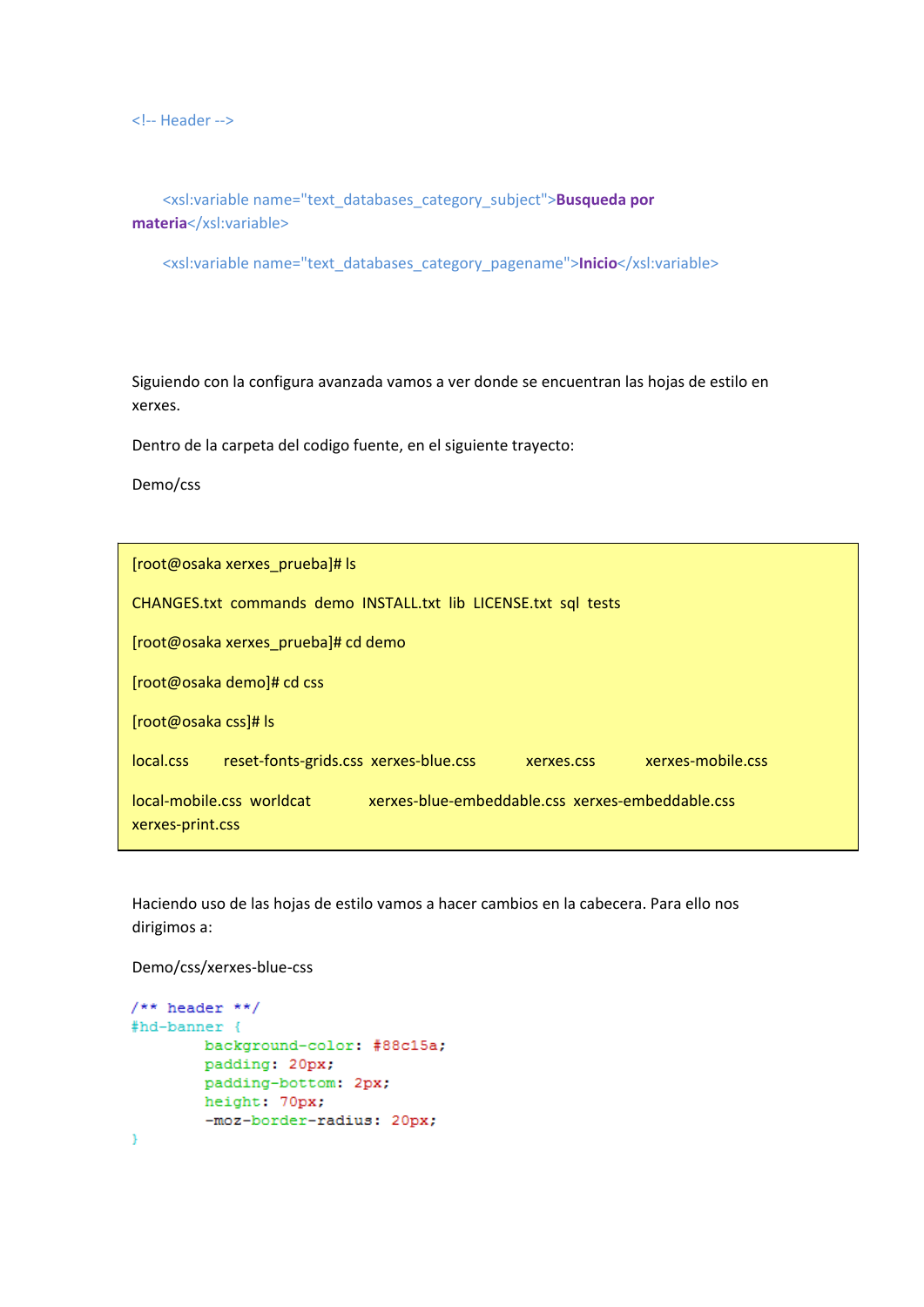Hemos introducido la etiqueta de "height" con un valor y una sintaxis para el navegado de mozilla que redondea las esquinas.

En el fichero demo/css/reset‐fonts‐grids‐css podemos jugar con el ancho de nuestra web en la ventana del navegador asi como con los margenes.

```
#doc3{margin:auto 10px; margin-left: 150px; ;width:900px;}
```
Por ultimo podemos traer un banner alojado en Internet o en un servidor.

Para ello el fichero de estilo a editar es demo/xsl/incluyes.xsl

```
للمسارة فستنفس ومستمعته ومتار مستمسمات والمتعاون والمتواد والمتعارض متعارضا المستنب المتقسمات والمتعادلات
\leftarrow -- Header -->
<xsl:template name="header_div" >
          <div id="hd-banner">
                     \mbox{\tt \label{thm:1}comp} \mbox{\tt src}="http://code.google.com/p/xexes-portal/logo"/><a href="{$base url}" id="hd-banner-link">
```
Se trata del mismo fichero donde pegamos las lineas que traemos del fichero eng.xsl para luego traducir y quede reflejada la traducción en nuestra interfaz de xerxes.

Para finalizar con la configuración avanzada, podemos insertar un texto entre el grupo de recurso o quicksearch que tengamos seleccionado y la caja de busqueda, tal como se ve en esta instalacion de Metalib:



Para ello nos vamos a nuestra carpeta de xerxes y no dirigimos a: lib/xsl/incluye.xsl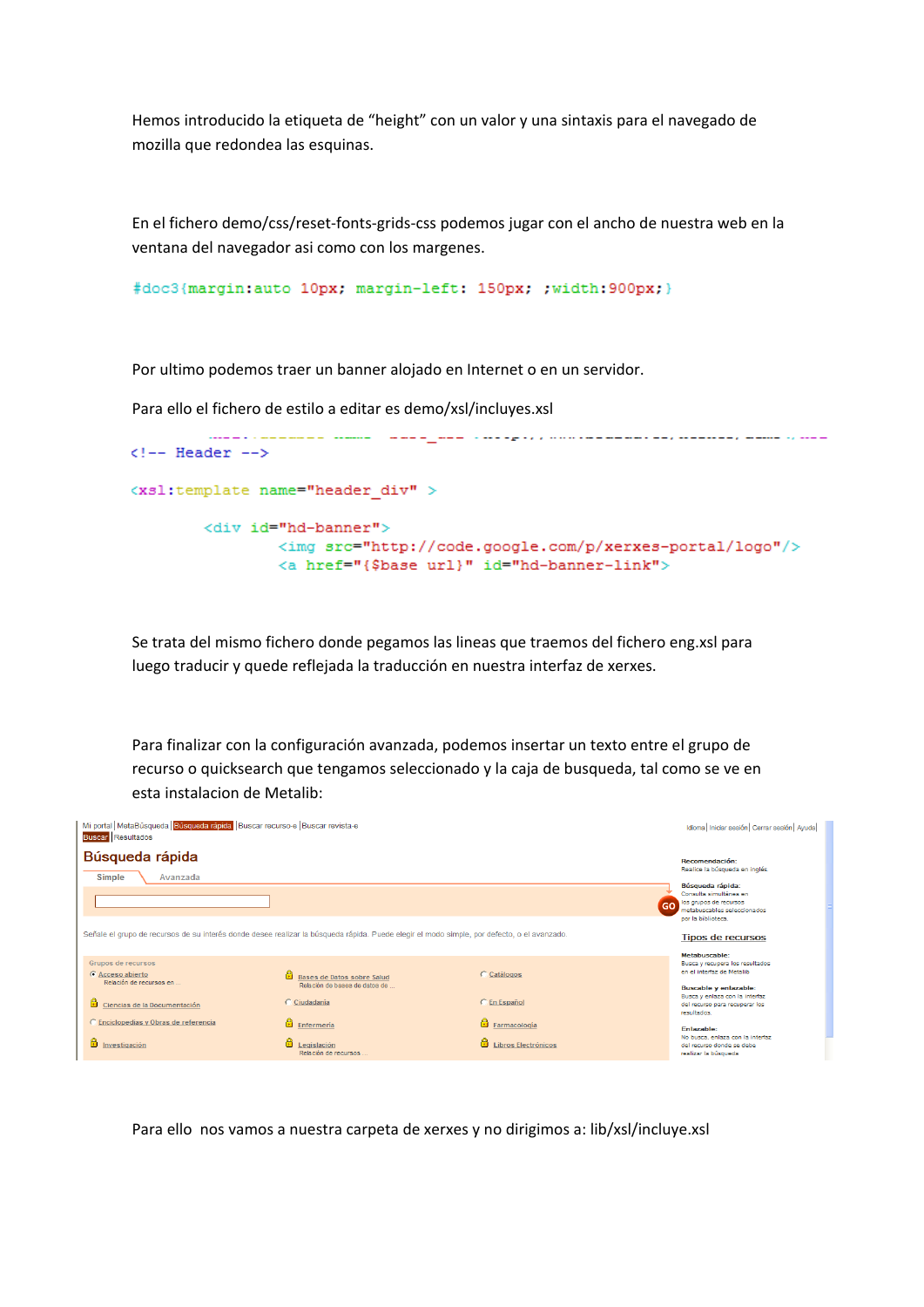```
C = -TEMPLATE: SEARCH BOX
        Search box that appears in the 'hits' and 'results' page, as well as databases subject.xsl.
--(xsl:template name="search box">
       \langle p \rangleIntroduzca la palabra que desea buscar:\langle p \rangle<xsl:param name="full_page_url" select="//request/server/request_uri"/>
        <xs1:choose>
               \langle xsl{:}when test="§ is\_mobile = '1"" \rangle<xs1:call-template name="mobile_metalib_search_box" />
                \langle/xsl:when>
                 <xs1:otherwise>
                          \langle xsl:call-template name="metalib search box">
                                  <xsl:with-param name="full page url" select="$full page url"/>
                         \langle xs1:call-template>
                 </xsl:otherwise>
        </xsl:choose>
</xsl:template>
```
De modo que nuestra instalación de xerxes se verá:

| Xentes Demo Para Expania 2011. Sevilla: L. +<br>$\leftarrow$ ) $\rightarrow$<br>http://www.bsalud.es/xerxes_prueba/demo/                                                                                                                                                                                                                                                                                           | Este ordenador está siendo controlado de forma remota                                                                            | $\left \frac{1}{\sqrt{2}}\right  = \left \frac{1}{\sqrt{2}}\right  =$ informed 2.0 Customized Web Search | م<br>合               |
|--------------------------------------------------------------------------------------------------------------------------------------------------------------------------------------------------------------------------------------------------------------------------------------------------------------------------------------------------------------------------------------------------------------------|----------------------------------------------------------------------------------------------------------------------------------|----------------------------------------------------------------------------------------------------------|----------------------|
|                                                                                                                                                                                                                                                                                                                                                                                                                    | por delimcarriorp\imcarrion from<br>57.Red-88-23-21.staticIP.rima-tde.net.                                                       |                                                                                                          |                      |
| A Más visitados   Comenzar a usar Firefox   Últimas noticias   Simuladores Aviacion                                                                                                                                                                                                                                                                                                                                |                                                                                                                                  | <b>D</b> Enlaces <b>Q</b> LIS Cuba I en China + Argentina logra curar mayo                               | Marcadores<br>$\sim$ |
| Buscar en << 2.0 Informed 2.0 > 8<br><b>e</b> infomed<br>O Desactivar 1 Cookies / CSS* E Formularios* I Imágenes* U Información* I Varios* / Resaltar 1 Tamaño* X Herramientas* i Código fuente* 1 Opciones*                                                                                                                                                                                                       |                                                                                                                                  |                                                                                                          | $+$<br>- ⊙           |
| Inicio                                                                                                                                                                                                                                                                                                                                                                                                             | lerxes Demo Para Expania 2011. Sevilla                                                                                           |                                                                                                          |                      |
| Investigación                                                                                                                                                                                                                                                                                                                                                                                                      | <b>My Account</b>                                                                                                                |                                                                                                          |                      |
| Search seven of our most popular databases<br>Introduzca en la caja de busquedas las palabras claves que desea usar en su<br>ecuacion:                                                                                                                                                                                                                                                                             | $Loa-in$<br>My Saved Records<br>My Saved Databases                                                                               |                                                                                                          |                      |
| Search all fields - for                                                                                                                                                                                                                                                                                                                                                                                            | GO.                                                                                                                              |                                                                                                          |                      |
| More Options<br>Busqueda por materia                                                                                                                                                                                                                                                                                                                                                                               |                                                                                                                                  |                                                                                                          |                      |
| Search databases specific to your area of study.                                                                                                                                                                                                                                                                                                                                                                   |                                                                                                                                  |                                                                                                          |                      |
| · Bases de Datos Bibliográficas<br>· Ciencias de la Documentación<br>· Ciudadanía<br>· Patentes<br>· En Español<br>· Enciclopedias y Obras de Referencia<br>· Revistas Electrónicas<br>· Enfermería<br>· Salud Pública<br>· Farmacología<br>· Temas de Salud<br>· Terminologia Científica<br>· Investigación<br>· Legislación<br>· Libros Electrónicos<br>· Toxicología<br>· Literatura Gris<br>· Usuario Invitado | · Medicina Basada en la Evidencia<br>· Otros Recursos de Información<br>· Recursos para la Ciudadanía<br>· Todo a texto completo |                                                                                                          |                      |
| A                                                                                                                                                                                                                                                                                                                                                                                                                  |                                                                                                                                  | $ES =  P \times  V  =  Q $ 1858                                                                          | zotero $\sim$        |